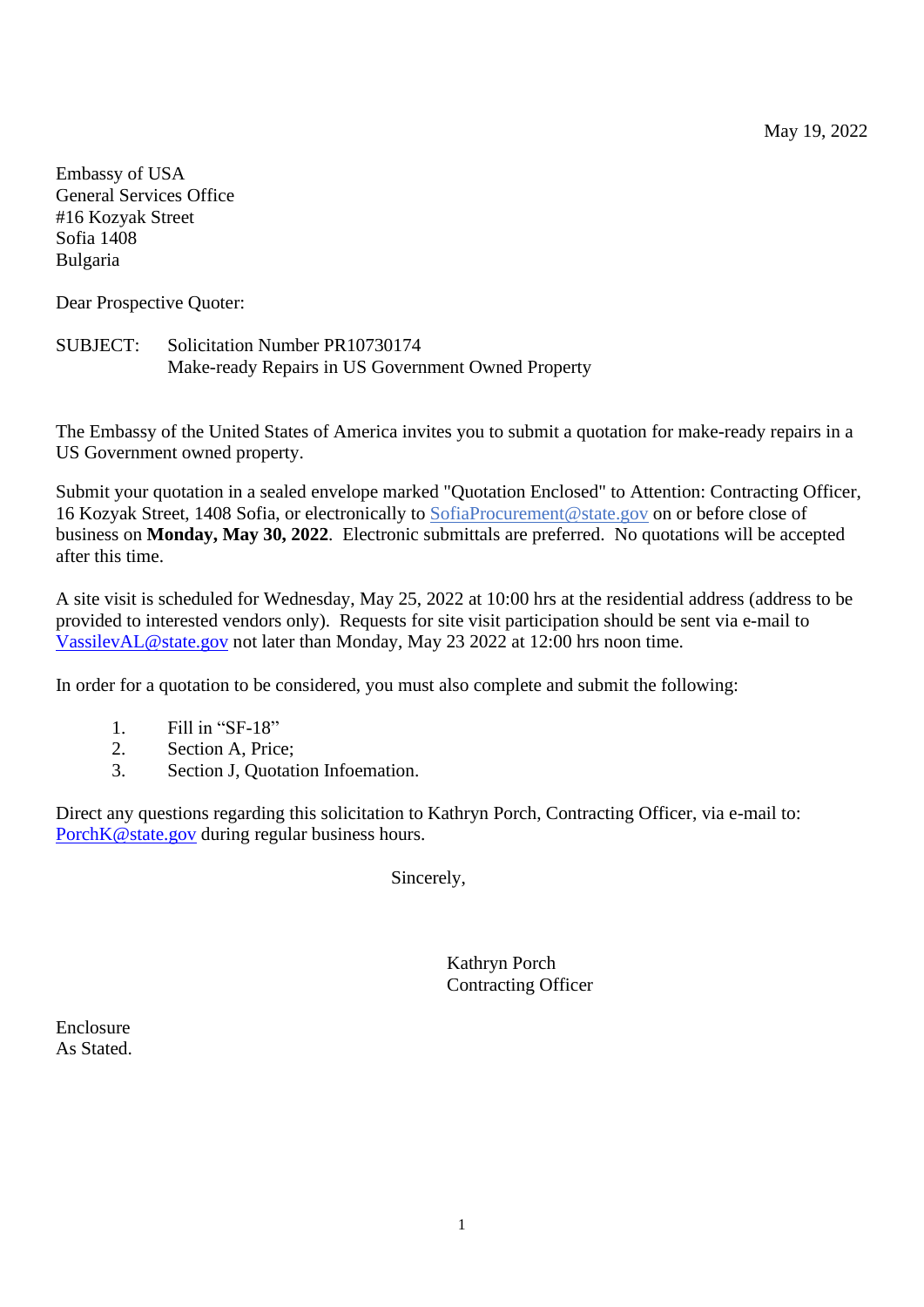#### SF-18 COVER SHEET

- A. PRICE
- B. SCOPE OF WORK
- C. PACKAGING AND MARKING
- D. INSPECTION AND ACCEPTANCE
- E. DELIVERIES OR PERFORMANCE
- F. ADMINISTRATIVE DATA
- G. SPECIAL REQUIREMENTS
- H. CLAUSES
- I. LIST OF ATTACHMENTS
- J. QUOTATION INFORMATION
- K. EVALUATION CRITERIA
- L. REPRESENTATIONS, CERTIFICATIONS, AND OTHER STATEMENTS OF OFFERORS OR QUOTERS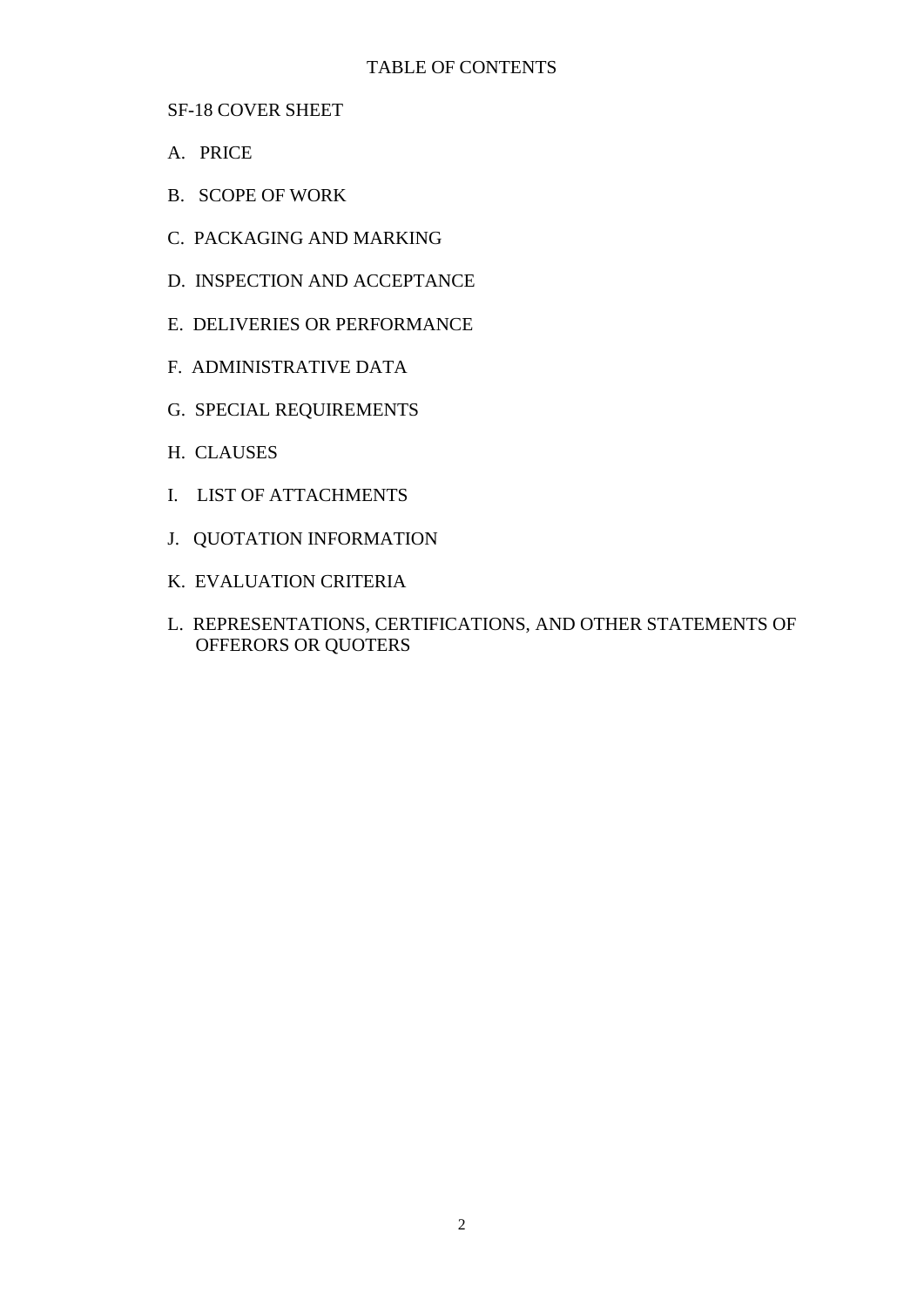| <b>REQUEST FOR QUOTATIONS</b><br>(THIS IS NOT AN ORDER)                                                                                                                                                                                                                                                                                                                                                                                                                                                                                        |                                           | THIS RFQ [ ] IS [X] IS NOT A SMALL BUSINESS-<br>SMALL PURCHASE SET-ASIDE (52.219-4) |                                     |                                                                                                                                 |                     |                                       |                                               |                       | OF                      | <b>PAGES</b><br>29 |                                        |  |                            |
|------------------------------------------------------------------------------------------------------------------------------------------------------------------------------------------------------------------------------------------------------------------------------------------------------------------------------------------------------------------------------------------------------------------------------------------------------------------------------------------------------------------------------------------------|-------------------------------------------|-------------------------------------------------------------------------------------|-------------------------------------|---------------------------------------------------------------------------------------------------------------------------------|---------------------|---------------------------------------|-----------------------------------------------|-----------------------|-------------------------|--------------------|----------------------------------------|--|----------------------------|
| 1. REQUEST NO.<br>2. DATE ISSUED                                                                                                                                                                                                                                                                                                                                                                                                                                                                                                               |                                           |                                                                                     |                                     | 3. REQUISITION/PURCHASE REQUEST NO.                                                                                             |                     |                                       | 4. CERT. FOR NAT. DEF.                        |                       | <b>RATING</b>           |                    |                                        |  |                            |
| PR10730174<br>May 19, 2022                                                                                                                                                                                                                                                                                                                                                                                                                                                                                                                     |                                           |                                                                                     |                                     | PR10730174                                                                                                                      |                     |                                       | <b>UNDER BDSA REG. 2</b><br>AND/OR DMS REG. 1 |                       |                         |                    |                                        |  |                            |
| 5A. ISSUED BY GENERAL SERVICES OFFICE, PROCUREMENT SECTION                                                                                                                                                                                                                                                                                                                                                                                                                                                                                     |                                           |                                                                                     |                                     |                                                                                                                                 |                     |                                       | 6. DELIVER BY (Date)                          |                       |                         |                    |                                        |  |                            |
|                                                                                                                                                                                                                                                                                                                                                                                                                                                                                                                                                | EMBASSY OF THE UNITED STATE OF AMERICA    |                                                                                     |                                     |                                                                                                                                 |                     |                                       |                                               |                       |                         |                    |                                        |  |                            |
| <b>16 KOZYAK STREET</b>                                                                                                                                                                                                                                                                                                                                                                                                                                                                                                                        |                                           |                                                                                     |                                     |                                                                                                                                 |                     |                                       |                                               |                       |                         |                    |                                        |  |                            |
| 5B. FOR INFORMATION CALL:                                                                                                                                                                                                                                                                                                                                                                                                                                                                                                                      | SOFIA, BULGARIA                           |                                                                                     |                                     |                                                                                                                                 |                     |                                       |                                               | 7. DELIVERY           |                         |                    |                                        |  |                            |
| <b>NAME</b>                                                                                                                                                                                                                                                                                                                                                                                                                                                                                                                                    |                                           |                                                                                     |                                     |                                                                                                                                 |                     |                                       |                                               | FOB DESTINATION<br>H. |                         |                    |                                        |  | $[X]$ OTHER (See Schedule) |
| Miglena Mihova at MihovaMD@state.gov                                                                                                                                                                                                                                                                                                                                                                                                                                                                                                           |                                           |                                                                                     |                                     |                                                                                                                                 |                     | AREA CODE                             | TELEPHONE NUMBER                              |                       |                         |                    |                                        |  |                            |
|                                                                                                                                                                                                                                                                                                                                                                                                                                                                                                                                                |                                           |                                                                                     |                                     |                                                                                                                                 |                     |                                       | <b>NUMBER</b>                                 |                       |                         |                    |                                        |  |                            |
| 8. TO:                                                                                                                                                                                                                                                                                                                                                                                                                                                                                                                                         |                                           |                                                                                     |                                     |                                                                                                                                 |                     |                                       |                                               | 9. DESTINATION        |                         |                    |                                        |  |                            |
|                                                                                                                                                                                                                                                                                                                                                                                                                                                                                                                                                |                                           |                                                                                     |                                     |                                                                                                                                 |                     |                                       |                                               |                       |                         |                    | EMBASSY OF THE UNITED STATE OF AMERICA |  |                            |
| a. NAME                                                                                                                                                                                                                                                                                                                                                                                                                                                                                                                                        |                                           |                                                                                     |                                     | b. COMPANY                                                                                                                      |                     |                                       |                                               |                       | a. NAME OF CONSIGNEE    |                    |                                        |  |                            |
|                                                                                                                                                                                                                                                                                                                                                                                                                                                                                                                                                |                                           |                                                                                     |                                     |                                                                                                                                 |                     |                                       |                                               |                       |                         |                    | EMBASSY OF THE UNITED STATE OF AMERICA |  |                            |
| c. STREET ADDRESS                                                                                                                                                                                                                                                                                                                                                                                                                                                                                                                              |                                           |                                                                                     |                                     |                                                                                                                                 |                     |                                       |                                               |                       | b. STREET ADDRESS       |                    |                                        |  |                            |
|                                                                                                                                                                                                                                                                                                                                                                                                                                                                                                                                                |                                           |                                                                                     |                                     |                                                                                                                                 |                     |                                       |                                               |                       | <b>16 KOZYAK STREET</b> |                    |                                        |  |                            |
| d. CITY                                                                                                                                                                                                                                                                                                                                                                                                                                                                                                                                        |                                           |                                                                                     |                                     |                                                                                                                                 | e. STATE            |                                       | f. ZIP CODE                                   | c. CITY               |                         |                    |                                        |  |                            |
|                                                                                                                                                                                                                                                                                                                                                                                                                                                                                                                                                |                                           |                                                                                     |                                     |                                                                                                                                 |                     |                                       |                                               |                       | <b>SOFIA, BULGARIA</b>  |                    |                                        |  |                            |
|                                                                                                                                                                                                                                                                                                                                                                                                                                                                                                                                                |                                           |                                                                                     |                                     |                                                                                                                                 |                     |                                       |                                               |                       | e. ZIP CODE<br>d. STATE |                    |                                        |  |                            |
|                                                                                                                                                                                                                                                                                                                                                                                                                                                                                                                                                |                                           |                                                                                     |                                     |                                                                                                                                 |                     |                                       | 1408                                          |                       |                         |                    |                                        |  |                            |
| 10. PLEASE FURNISH QUOTATIONS TO THE<br><b>IMPORTANT:</b> This is a request for information, and quotations furnished are not offers. If you are unable to quote, please so<br>ISSUING OFFICE IN BLOCK 5A ON OR<br>indicate on this form and return it to the address in Block 5A. This request does not commit the Government to pay any costs<br>BEFORE CLOSE OF BUSINESS (Date)<br>incurred in the preparation of the submission of this quotation or to contract for supplies or services. Supplies are of domestic origin<br>May 30, 2022 |                                           |                                                                                     |                                     | unless otherwise indicated by quoter. Any representations and/or certifications attached to this Request for Quotations must be |                     |                                       |                                               |                       |                         |                    |                                        |  |                            |
|                                                                                                                                                                                                                                                                                                                                                                                                                                                                                                                                                |                                           |                                                                                     |                                     | completed by the quoter                                                                                                         |                     |                                       |                                               |                       |                         |                    |                                        |  |                            |
| 11. SCHEDULE (Include applicable Federal, State and local taxes)                                                                                                                                                                                                                                                                                                                                                                                                                                                                               |                                           |                                                                                     |                                     |                                                                                                                                 |                     |                                       |                                               |                       |                         |                    |                                        |  |                            |
| ITEM NO.                                                                                                                                                                                                                                                                                                                                                                                                                                                                                                                                       | SUPPLIES/SERVICES                         |                                                                                     |                                     |                                                                                                                                 |                     | <b>QUANTITY</b>                       |                                               | <b>UNIT</b>           | <b>UNIT PRICE</b>       | <b>AMOUNT</b>      |                                        |  |                            |
| (a)                                                                                                                                                                                                                                                                                                                                                                                                                                                                                                                                            | (b)                                       |                                                                                     |                                     |                                                                                                                                 |                     | (c)                                   |                                               | (d)                   | (e)                     |                    | (f)                                    |  |                            |
| 1.                                                                                                                                                                                                                                                                                                                                                                                                                                                                                                                                             | <b>Owned Property</b>                     |                                                                                     | Make-ready Repairs in US Government |                                                                                                                                 |                     |                                       | 1                                             | All                   |                         |                    | <b>BGN</b>                             |  |                            |
|                                                                                                                                                                                                                                                                                                                                                                                                                                                                                                                                                | <b>VAT 20%</b>                            |                                                                                     |                                     |                                                                                                                                 |                     |                                       |                                               |                       |                         |                    |                                        |  |                            |
| a. 10 CALENDAR DAYS<br>12 DISCOUNT FOR PROMPT PAYMENT                                                                                                                                                                                                                                                                                                                                                                                                                                                                                          |                                           |                                                                                     | b. 20 CALENDAR DAYS                 |                                                                                                                                 | c. 30 CALENDAR DAYS |                                       | d. CALENDAR DAYS                              |                       |                         |                    |                                        |  |                            |
| %                                                                                                                                                                                                                                                                                                                                                                                                                                                                                                                                              |                                           |                                                                                     | $\%$                                |                                                                                                                                 | %                   |                                       | <b>NUMBER</b>                                 |                       | $\%$                    |                    |                                        |  |                            |
| NOTE:                                                                                                                                                                                                                                                                                                                                                                                                                                                                                                                                          | Additional provisions and representations |                                                                                     |                                     |                                                                                                                                 | $[X]$ are           |                                       | [ ] are not attached.                         |                       |                         |                    |                                        |  |                            |
| 13 NAME AND ADDRESS OF QUOTER                                                                                                                                                                                                                                                                                                                                                                                                                                                                                                                  |                                           |                                                                                     |                                     | 14 SIGNATURE OF PERSON AUTHORIZED TO<br><b>SIGN QUOTATION</b>                                                                   |                     |                                       |                                               | 15 DATE OF QUOTATION  |                         |                    |                                        |  |                            |
| a. NAME OF QUOTER<br>b. STREET ADDRESS                                                                                                                                                                                                                                                                                                                                                                                                                                                                                                         |                                           |                                                                                     |                                     |                                                                                                                                 | 16. SIGNER          |                                       |                                               |                       |                         |                    |                                        |  |                            |
| c. COUNTY                                                                                                                                                                                                                                                                                                                                                                                                                                                                                                                                      |                                           |                                                                                     |                                     |                                                                                                                                 |                     |                                       | a. NAME (Type or print)                       |                       |                         |                    | b. TELEPHONE                           |  |                            |
| d. CITY                                                                                                                                                                                                                                                                                                                                                                                                                                                                                                                                        |                                           |                                                                                     | e. STATE                            |                                                                                                                                 | f. ZIP CODE         | c. TITLE (Type or print)<br>AREA CODE |                                               |                       |                         |                    |                                        |  |                            |
|                                                                                                                                                                                                                                                                                                                                                                                                                                                                                                                                                |                                           |                                                                                     |                                     |                                                                                                                                 |                     |                                       |                                               |                       |                         |                    | <b>NUMBER</b>                          |  |                            |
|                                                                                                                                                                                                                                                                                                                                                                                                                                                                                                                                                |                                           |                                                                                     |                                     |                                                                                                                                 |                     |                                       |                                               |                       |                         |                    |                                        |  |                            |

# REQUEST FOR QUOTATIONS - CONSTRUCTION

# A. PRICE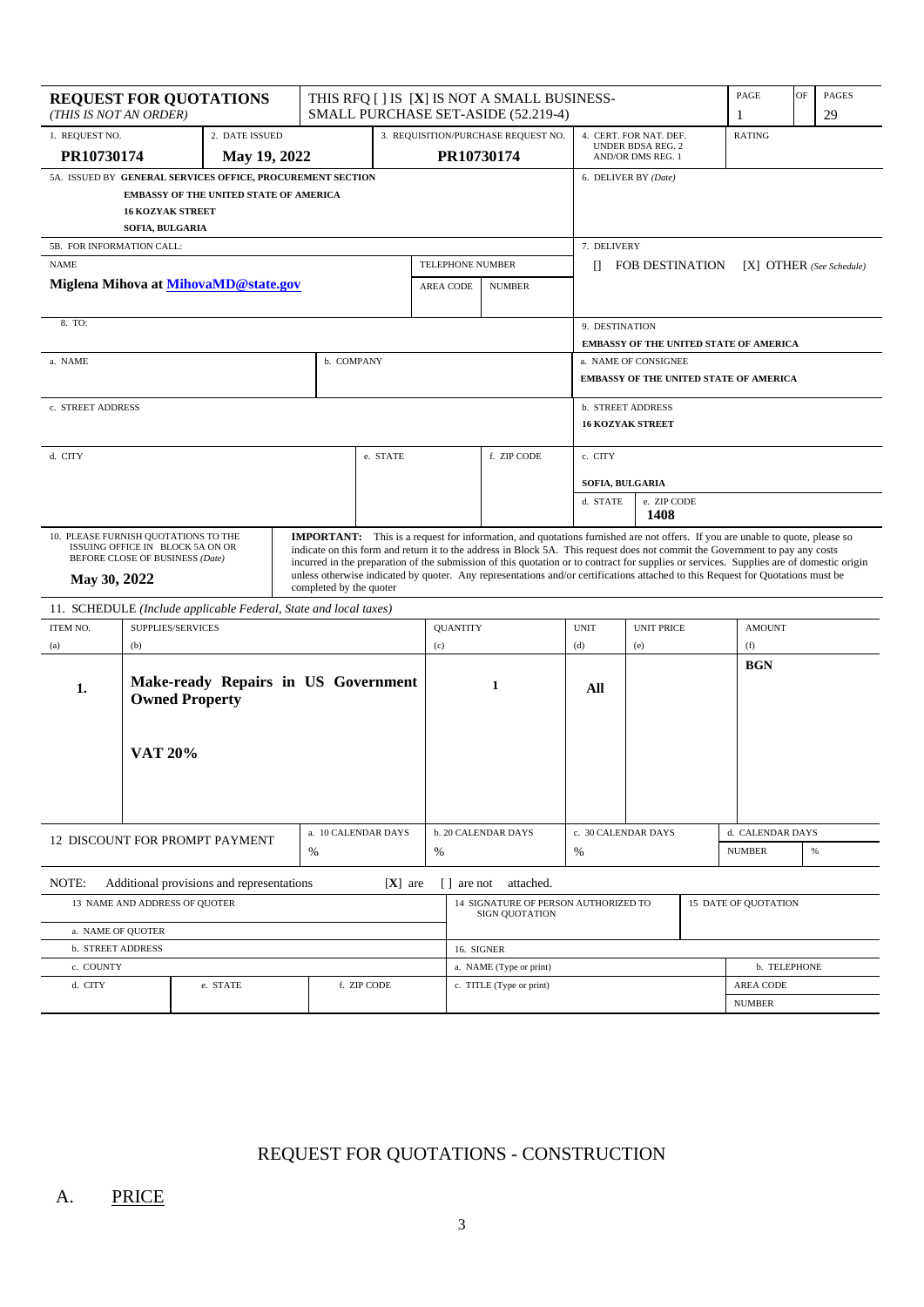The Contractor shall complete all work, including furnishing all labor, material, equipment and services required under this purchase order for the following firm fixed price and within the time specified. This price shall include all labor, materials, all insurances, overhead and profit.

|                |                                                                        | Quantity | Unit | <b>Unit Price</b> | <b>Total Price</b> |
|----------------|------------------------------------------------------------------------|----------|------|-------------------|--------------------|
| I/N            | Description                                                            |          |      | <b>BGN</b>        | <b>BGN</b>         |
| $\mathbf{1}$   | Repair the brick part of the fence wall in front<br>of the house       |          |      |                   |                    |
|                | Repair the deteriorated part by removing the                           |          |      |                   |                    |
|                | old bricks                                                             |          |      |                   |                    |
| 1.1            |                                                                        |          |      |                   |                    |
|                | Build the part of the fence wall with the same<br>type and size bricks |          |      |                   |                    |
| 1.2            |                                                                        |          |      |                   |                    |
|                | Make a reinforced concrete beam on top of the                          |          |      |                   |                    |
|                | fence wall and connect (anchor) the beam with                          |          |      |                   |                    |
| 1.3            | remaining parts of the concrete beam                                   |          |      |                   |                    |
|                | Plaster and paint the fence wall with the same                         |          |      |                   |                    |
| 1.4            | materials and paint as existing                                        |          |      |                   |                    |
|                |                                                                        |          |      |                   |                    |
|                | Put new tile on top of the fence wall to protect                       |          |      |                   |                    |
| 1.5            | the plaster from rain and snow                                         |          |      |                   |                    |
|                |                                                                        |          |      |                   |                    |
| 1.6            | Remove trees on both sides of the fence                                |          |      |                   |                    |
| $\overline{2}$ | Living room wooden floor                                               |          |      |                   |                    |
|                | Remove the old wooden floor (approximately                             |          |      |                   |                    |
| 2.1            | $45$ sq.m)                                                             |          |      |                   |                    |
|                | Inspect and repair the cement base                                     |          |      |                   |                    |
| 2.2            |                                                                        |          |      |                   |                    |
|                | Provide and install new wooden floor (parquet                          |          |      |                   |                    |
|                | floor): oak wooden floor with size 5/25/2 cm;<br>(first quality)       |          |      |                   |                    |
| 2.3            |                                                                        |          |      |                   |                    |
| 2.4            | Sand and varnish the wooden floor                                      |          |      |                   |                    |
|                | Provide and install wooden baseboards (oak) 7                          |          |      |                   |                    |
|                | cm. high                                                               |          |      |                   |                    |
| 2.5            |                                                                        |          |      |                   |                    |
| $\mathfrak{Z}$ | Staircase railings                                                     |          |      |                   |                    |
|                | Remove the old railings                                                |          |      |                   |                    |
| 3.1            |                                                                        |          |      |                   |                    |
|                | Install new railings from the ground floor to                          |          |      |                   |                    |
| 3.2            | the third floor                                                        |          |      |                   |                    |
|                |                                                                        |          |      |                   |                    |
|                | The railings to follow the curve of the stairs                         |          |      |                   |                    |
|                | and have space between the vertical bars not                           |          |      |                   |                    |
|                | more than 10 cm. The vertical bars to be metal                         |          |      |                   |                    |
| 3.3            | (wrought iron), the top handrail to be wooden                          |          |      |                   |                    |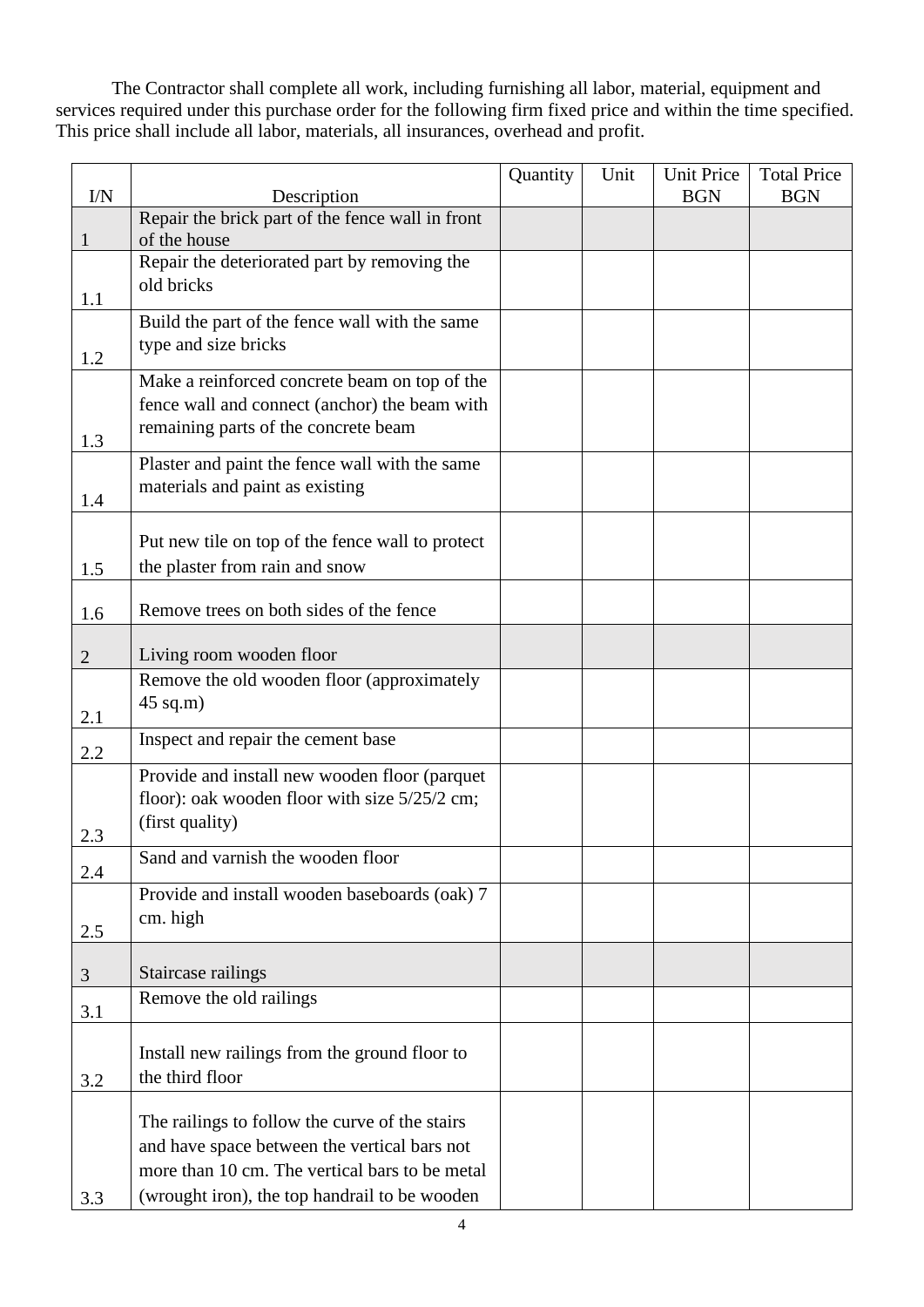|                 | with the same color as the wooden steps                                                                                                 |  |            |  |
|-----------------|-----------------------------------------------------------------------------------------------------------------------------------------|--|------------|--|
| 3.4             | The railing top to be at the height of 90 cm<br>from the finished floor/steps and to withstand<br>force of 200 pounds in all directions |  |            |  |
| 3.5             | On the staircase landings the top of the railing<br>to be 92 cm from the floor                                                          |  |            |  |
| 3.6             | Interior handrail – Increase the space between<br>the wall and handrail to be at least 2 inches<br>(5cm.) from the wall                 |  |            |  |
| $\overline{4}$  | Replace the 4 damaged bathrooms vanities                                                                                                |  |            |  |
|                 | The bathroom vanities to be the same quality<br>as existing.                                                                            |  |            |  |
| 4.1             | To be equipped with new sinks, drainpipes and<br>faucets and mirrors                                                                    |  |            |  |
| $5\overline{)}$ | Repair the floor drainpipe in the garage                                                                                                |  |            |  |
| 5.1             | Expose the existing floor drainpipe                                                                                                     |  |            |  |
| 5.2             | Replace the clogged/damaged part of the<br>drainpipe                                                                                    |  |            |  |
| 5.3             | Restore the tile floor of the garage with the<br>same type, size and color floor tiles                                                  |  |            |  |
| 6               | Leak on the wall in the garage                                                                                                          |  |            |  |
| 6.1             | Repair the leak in the garage. The leak is on<br>the wall and comes from the downspout.                                                 |  |            |  |
| 6.2             | Repair the wall after fixing the leak.                                                                                                  |  |            |  |
| 7               | Kitchen cabinets                                                                                                                        |  |            |  |
| 7.1             | Fix the crack on the kitchen cabinet door.                                                                                              |  |            |  |
| $7.2\,$         | Fix the hinge of waste container, does not<br>close by itself.                                                                          |  |            |  |
|                 | <b>VAT 20%</b>                                                                                                                          |  | <b>BGN</b> |  |
|                 | Total incl. VAT:                                                                                                                        |  | <b>BGN</b> |  |

# A. VALUE ADDED TAX (VAT)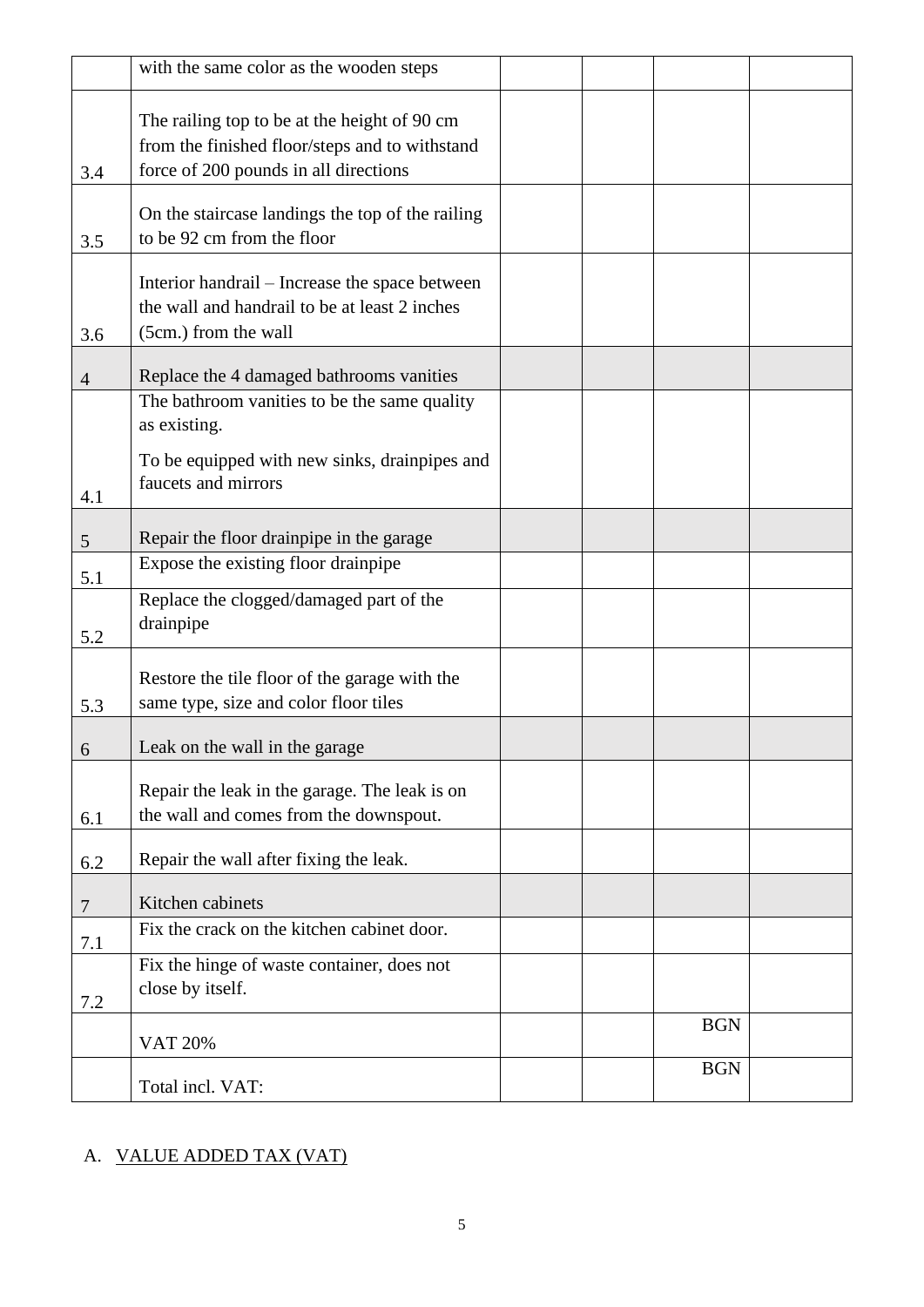The Contractor shall include VAT as a separate charge on the Invoice and as a separate line item in Section B.

## B. SCOPE OF WORK

The character and scope of the work are set forth in the contract. The Contractor shall furnish and install all materials required by this contract.

In case of differences between small and large-scale drawings, the latter will govern. Where a portion of the work is drawn in detail and the remainder of the work is indicated in outline, the parts drawn in detail shall apply also to all other portions of the work.

## C. PACKAGING AND MARKING *Reserved*

# D. INSPECTION AND ACCEPTANCE

The COR, or his/her authorized representatives, will inspect from time to time the services being performed and the supplies furnished to determine whether work is being performed in a satisfactory manner, and that all supplies are of acceptable quality and standards.

The Contractor shall be responsible for any countermeasures or corrective action, within the scope of this contract, which may be required by the Contracting Officer as a result of such inspection.

## D.1 SUBSTANTIAL COMPLETION

(a) "*Substantial Completion*" means the stage in the progress of the work as determined and certified by the Contracting Officer in writing to the Contractor, on which the work (or a portion designated by the Government) is sufficiently complete and satisfactory. Substantial completion means that the property may be occupied or used for the purpose for which it is intended, and only minor items such as touch-up, adjustments, and minor replacements or installations remain to be completed or corrected which:

(1) do not interfere with the intended occupancy or utilization of the work, and

(2) can be completed or corrected within the time period required for final completion.

(b) The "date of substantial completion" means the date determined by the Contracting Officer or authorized Government representative as of which substantial completion of the work has been achieved.

Use and Possession upon Substantial Completion - The Government shall have the right to take possession of and use the work upon substantial completion. Upon notice by the Contractor that the work is substantially complete (a Request for Substantial Completion) and an inspection by the Contracting Officer or an authorized Government representative (including any required tests), the Contracting Officer shall furnish the Contractor a Certificate of Substantial Completion. The certificate will be accompanied by a Schedule of Defects listing items of work remaining to be performed, completed or corrected before final completion and acceptance. Failure of the Contracting Officer to list any item of work shall not relieve the Contractor of responsibility for complying with the terms of the contract. The Government's possession or use upon substantial completion shall not be deemed an acceptance of any work under the contract.

# D.2 FINAL COMPLETION AND ACCEPTANCE

D.2.1 "Final completion and acceptance" means the stage in the progress of the work as determined by the Contracting Officer and confirmed in writing to the Contractor, at which all work required under the contract has been completed in a satisfactory manner, subject to the discovery of defects after final completion, and except for items specifically excluded in the notice of final acceptance.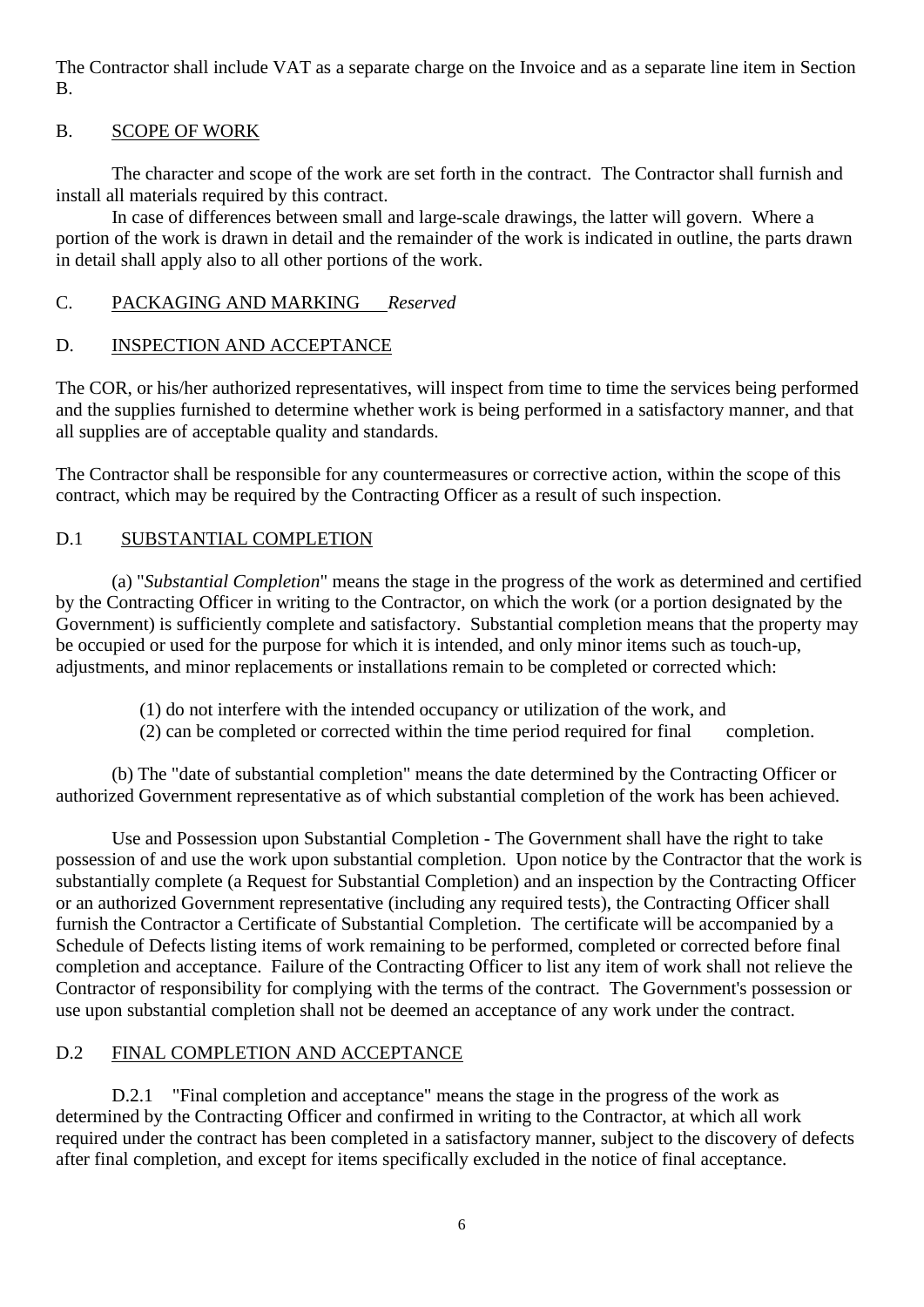D.2.2 The "*date of final completion and acceptance*" means the date determined by the Contracting Officer when final completion of the work has been achieved, as indicated by written notice to the Contractor.

D.2.3 FINAL INSPECTION AND TESTS. The Contractor shall give the Contracting Officer at least five (5) days advance written notice of the date when the work will be fully completed and ready for final inspection and tests. Final inspection and tests will be started not later than the date specified in the notice unless the Contracting Officer determines that the work is not ready for final inspection and so informs the Contractor.

D.2.4 FINAL ACCEPTANCE. If the Contracting Officer is satisfied that the work under the contract is complete (with the exception of continuing obligations), the Contracting Officer shall issue to the Contractor a notice of final acceptance and make final payment upon:

• Satisfactory completion of all required tests,

• A final inspection that all items by the Contracting Officer listed in the Schedule of Defects have been completed or corrected and that the work is finally complete (subject to the discovery of defects after final completion), and

• Submittal by the Contractor of all documents and other items required upon completion of the work, including a final request for payment (Request for Final Acceptance).

#### E. DELIVERIES OR PERFORMANCE

## 52.211-10 COMMENCEMENT, PROSECUTION, AND COMPLETION OF WORK (APR 1984)

The Contractor shall be required to:

- (a) commence work under this contract within three (3) calendar days after the date the Contractor receives the notice to proceed,
- (b) prosecute the work diligently, and,
- (c) complete the entire work ready for use not later than fourteen calendar days.

The time stated for completion shall include final cleanup of the premises.

#### CONTRACTOR'S SUBMISSION OF CONSTRUCTION SCHEDULES

(a) The time for submission of the schedules referenced in FAR 52.236-15, "Schedules for Construction Contracts", paragraph (a), is hereby modified to reflect the due date for submission as "three calendar days after receipt of an executed contract".

(b) These schedules shall include the time by which shop drawings, product data, samples and other submittals required by the contract will be submitted for approval.

(c) The Contractor shall revise such schedules (1) to account for the actual progress of the work, (2) to reflect approved adjustments in the performance schedule, and (3) as required by the Contracting Officer to achieve coordination with work by the Government and any separate contractors used by the Government. The Contractor shall submit a schedule, which sequences work so as to minimize disruption at the job site.

(d) All deliverables shall be in the English language and any system of dimensions (English or metric) shown shall be consistent with that used in the contract. No extension of time shall be allowed due to delay by the Government in approving such deliverables if the Contractor has failed to act promptly and responsively in submitting its deliverables. The Contractor shall identify each deliverable as required by the contract.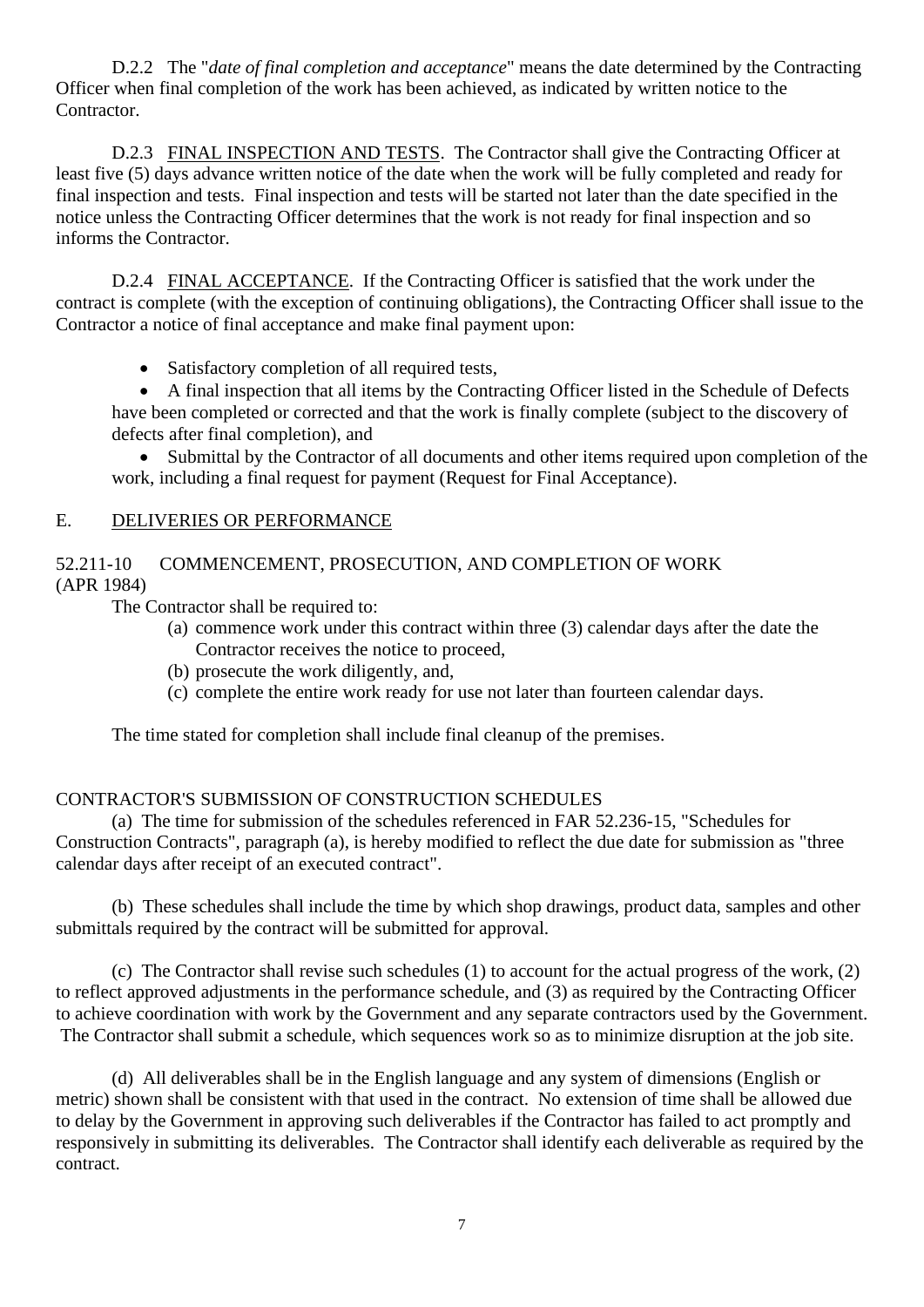(e) Acceptance of Schedule: When the Government has accepted any time schedule; it shall be binding upon the Contractor. The completion date is fixed and may be extended only by a written contract modification signed by the Contracting Officer. Acceptance or approval of any schedule or revision thereof by the Government shall not:

- (1) Extend the completion date or obligate the Government to do so,
- (2) Constitute acceptance or approval of any delay, or
- (3) Excuse the Contractor from or relieve the Contractor of its obligation to maintain the progress of the work and achieve final completion by the established completion date.

## NOTICE OF DELAY

If the Contractor receives a notice of any change in the work, or if any other conditions arise which are likely to cause or are actually causing delays which the Contractor believes may result in late completion of the project, the Contractor shall notify the Contracting Officer. The Contractor's notice shall state the effect, if any, of such change or other conditions upon the approved schedule, and shall state in what respects, if any, the relevant schedule or the completion date should be revised. The Contractor shall give such notice promptly, not more than ten (10) days after the first event giving rise to the delay or prospective delay. Only the Contracting Officer may make revisions to the approved time schedule.

## NOTICE TO PROCEED

(a) After receiving and accepting any bonds or evidence of insurance, the Contracting Officer will provide the Contractor a Notice to Proceed. The Contractor must then prosecute the work, commencing and completing performance not later than the time period established in the contract.

(b) It is possible that the Contracting Officer may elect to issue the Notice to Proceed before receipt and acceptance of any bonds or evidence of insurance. Issuance of a Notice to Proceed by the Government before receipt of the required bonds or insurance certificates or policies shall not be a waiver of the requirement to furnish these documents.

## WORKING HOURS

All work shall be performed during regular working hours. Other hours, if requested by the Contractor, may be approved by the Contracting Officer's Representative (COR). The Contractor shall give 24 hours in advance to COR who will consider any deviation from the hours identified above. Changes in work hours, initiated by the Contractor, will not be a cause for a price increase.

| DELIVERABLES - The following items shall be delivered under this contract: |          |                    |            |  |  |
|----------------------------------------------------------------------------|----------|--------------------|------------|--|--|
| Description                                                                | Quantity | Deliver Date       | Deliver To |  |  |
| Section E. Construction Schedule                                           |          | 3 days after award | <b>COR</b> |  |  |
| Section G. Personnel Biographies                                           |          | 3 days after award | <b>COR</b> |  |  |
|                                                                            |          | Upon final         |            |  |  |
| Section F. Payment Request                                                 |          | completion         | <b>COR</b> |  |  |
|                                                                            |          | 1 day before       |            |  |  |
| Section D. Request for Substantial Completion                              |          | inspection         | <b>COR</b> |  |  |
|                                                                            |          | 1 day before       |            |  |  |
| Section D. Request for Final Acceptance                                    |          | inspection         | <b>COR</b> |  |  |

## F. ADMINISTRATIVE DATA

## 652.242-70 CONTRACTING OFFICER'S REPRESENTATIVE (COR) (AUG 1999)

(a) The Contracting Officer may designate in writing one or more Government employees, by name or position title, to take action for the Contracting Officer under this contract. Each designee shall be identified as a Contracting Officer's Representative (COR). Such designation(s) shall specify the scope and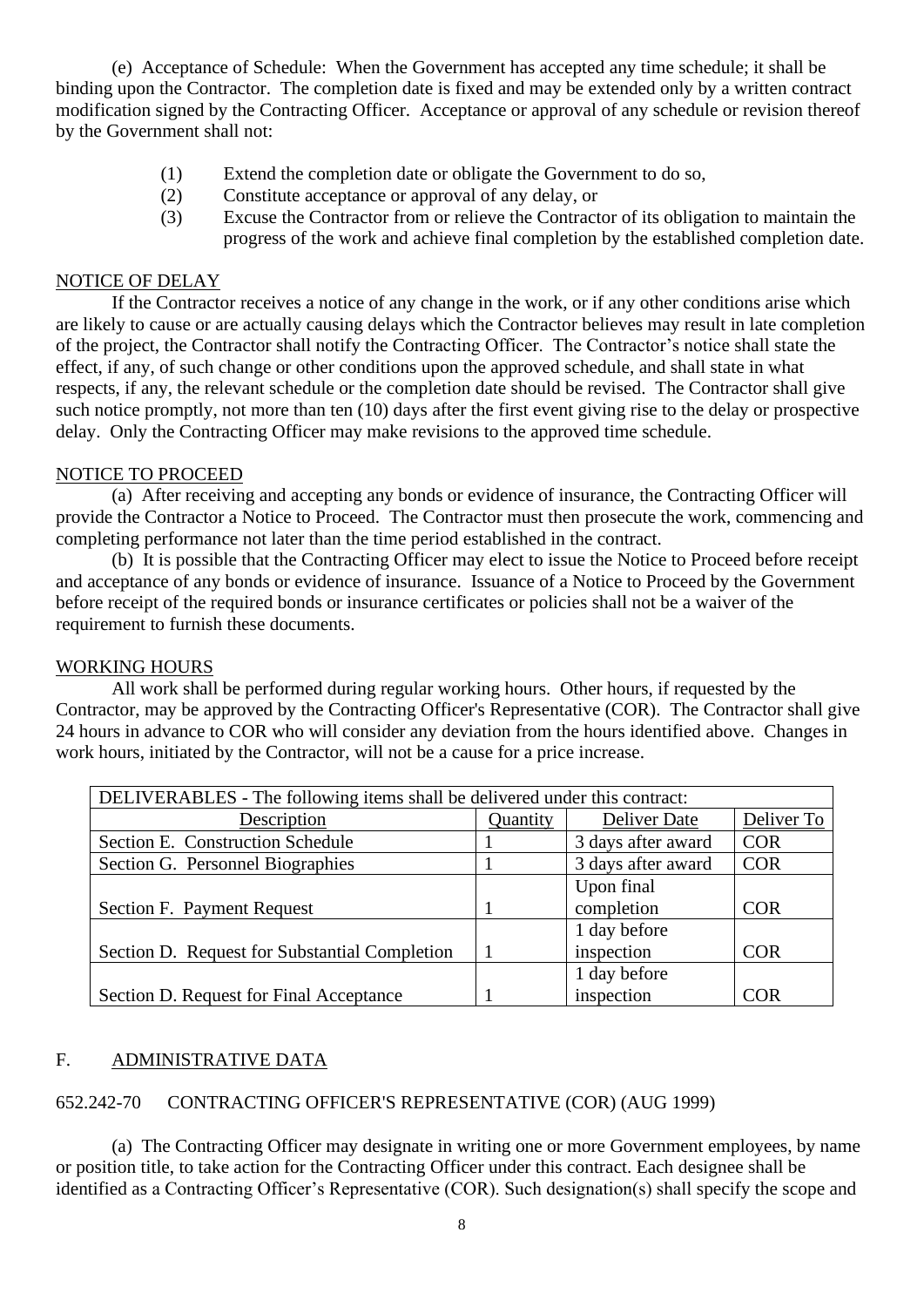limitations of the authority so delegated; provided, that the designee shall not change the terms or conditions of the contract, unless the COR is a warranted Contracting Officer and this authority is delegated in the designation.

(b) The COR for this contract is the Facilities Maintenance Supervisor**.**

Payment: The Contractor's attention is directed to Section H, 52.232-5, "Payments Under Fixed-Price Construction Contracts". The following elaborates on the information contained in that clause.

Requests for payment, may be made no more frequently than monthly. Payment requests shall cover the value of labor and materials completed and in place, including a prorated portion of overhead and profit.

After receipt of the Contractor's request for payment, and on the basis of an inspection of the work, the Contracting Officer shall make a determination as to the amount, which is then due. If the Contracting Officer does not approve payment of the full amount applied for, less the retainage allowed by in 52.232-5, the Contracting Officer shall advise the Contractor as to the reasons.

Under the authority of  $52.232-27(a)$ , the 14 day period identified in FAR  $52.232-27(a)(1)(i)(A)$  is hereby changed to 30 days.

If mailed please send your invoice to: Embassy of USA Financial Management Office #16 Kozyak Street Sofia 1408

Electronic invoices should be sent to [Sofia\\_FMO\\_Vou@state.gov.](mailto:Sofia_FMO_Vou@state.gov)

Please include the PR and Order Number on your invoice to allow proper handling and prompt payment.

The Contractor shall show Value Added Tax (VAT) as a separate item on invoices submitted for payment*.*

## G. SPECIAL REQUIREMENTS

## G.1.0 PERFORMANCE/PAYMENT PROTECTION *Reserved*

G.2.0 INSURANCE - The Contractor is required by FAR 52.228-5, "Insurance - Work on a Government Installation" to provide whatever insurance is legally necessary. The Contractor shall at its own expense provide and maintain during the entire performance period the following insurance amounts:

G.2.1 GENERAL LIABILITY (includes premises/operations, collapse hazard, products, completed operations, contractual, independent contractors, broad form property damage, personal injury) :

| (1) BODILY INJURY, ON OR OFF THE SITE, IN U.S. DOLLARS   |                      |  |  |  |
|----------------------------------------------------------|----------------------|--|--|--|
| <b>BGN 27,000.00</b><br>Per Occurrence                   |                      |  |  |  |
| Cumulative                                               | <b>BGN 54,000.00</b> |  |  |  |
| (2) PROPERTY DAMAGE, ON OR OFF THE SITE, IN U.S. DOLLARS |                      |  |  |  |
| Per Occurrence                                           | <b>BGN 27,000.00</b> |  |  |  |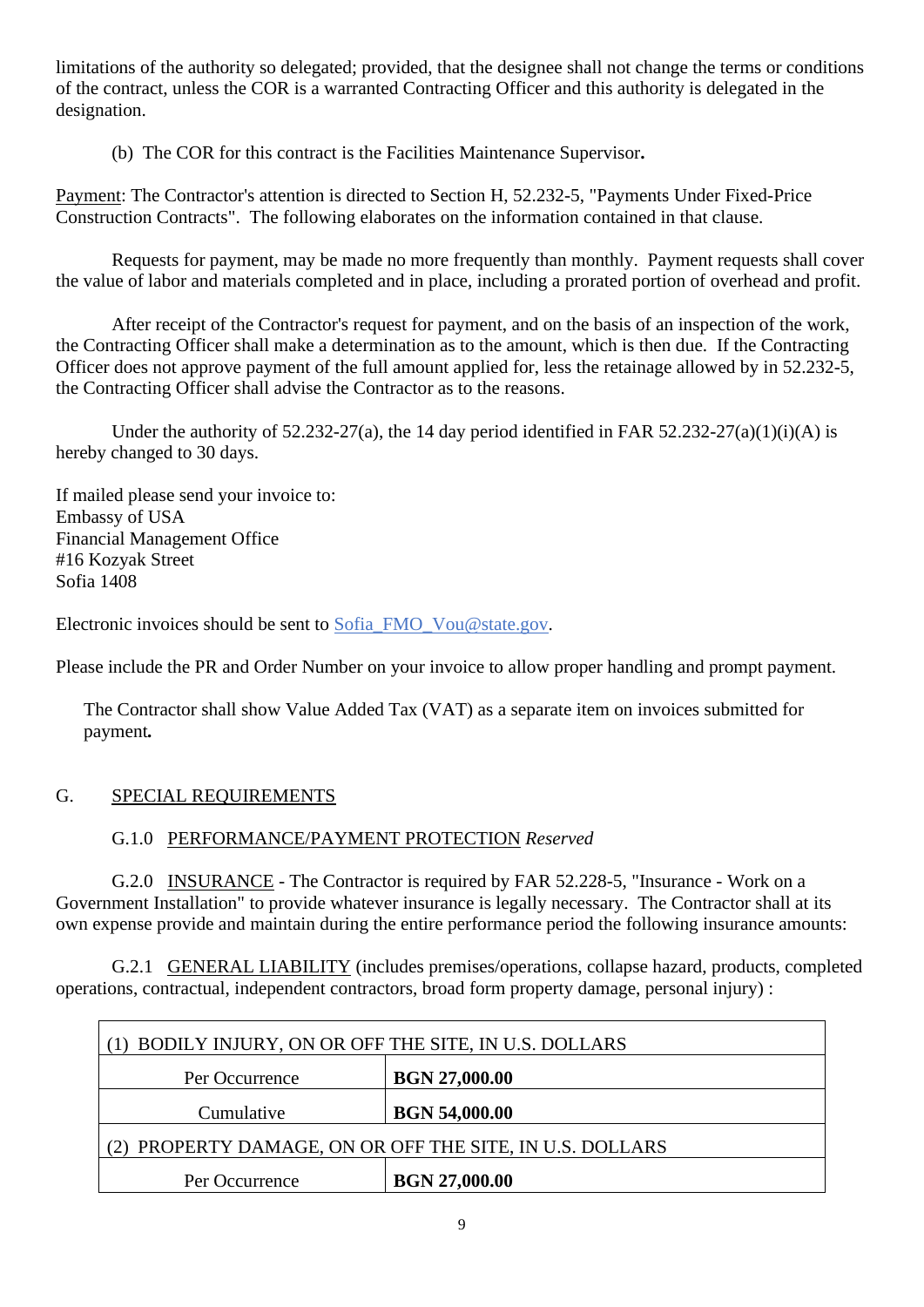G.2.2 The foregoing types and amounts of insurance are the minimums required. The Contractor shall obtain any other types of insurance required by local law or that are ordinarily or customarily obtained in the location of the work. The limit of such insurance shall be as provided by law or sufficient to meet normal and customary claims.

G.2.3 The Contractor agrees that the Government shall not be responsible for personal injuries or for damages to any property of the Contractor, its officers, agents, servants, and employees, or any other person, arising from and incident to the Contractor's performance of this contract. The Contractor shall hold harmless and indemnify the Government from any and all claims arising therefrom, except in the instance of gross negligence on the part of the Government.

G.2.4 The Contractor shall obtain adequate insurance for damage to, or theft of, materials and equipment in insurance coverage for loose transit to the site or in storage on or off the site.

G.2.5 The general liability policy required of the Contractor shall name "the United States of America, acting by and through the Department of State", as an additional insured with respect to operations performed under this contract.

## G.3.0 DOCUMENT DESCRIPTIONS

G.3.1 SUPPLEMENTAL DOCUMENTS: The Contracting Officer shall furnish from time to time such detailed drawings and other information as is considered necessary, in the opinion of the Contracting Officer, to interpret, clarify, supplement, or correct inconsistencies, errors or omissions in the Contract documents, or to describe minor changes in the work not involving an increase in the contract price or extension of the contract time. The Contractor shall comply with the requirements of the supplemental documents, and unless prompt objection is made by the Contractor within 20 days, their issuance shall not provide for any claim for an increase in the Contract price or an extension of contract time.

G.3.1.1. RECORD DOCUMENTS. The Contractor shall maintain at the project site:

- (1) a current marked set of Contract drawings and specifications indicating all interpretations and clarification, contract modifications, change orders, or any other departure from the contract requirements approved by the Contracting Officer; and,
- (2) a complete set of record shop drawings, product data, samples and other submittals as approved by the Contracting Officer.

G.3.1.2. "As-Built" Documents: After final completion of the work, but before final acceptance thereof, the Contractor shall provide:

- (1) a complete set of "as-built" drawings, based upon the record set of drawings, marked to show the details of construction as actually accomplished; and,
- (2) record shop drawings and other submittals, in the number and form as required by the specifications.

G.4.0 LAWS AND REGULATIONS - The Contractor shall, without additional expense to the Government, be responsible for complying with all laws, codes, ordinances, and regulations applicable to the performance of the work, including those of the host country, and with the lawful orders of any governmental authority having jurisdiction. Host country authorities may not enter the construction site without the permission of the Contracting Officer. Unless otherwise directed by the Contracting Officer, the Contractor shall comply with the more stringent of the requirements of such laws, regulations and orders and of the contract. In the event of a conflict between the contract and such laws, regulations and orders, the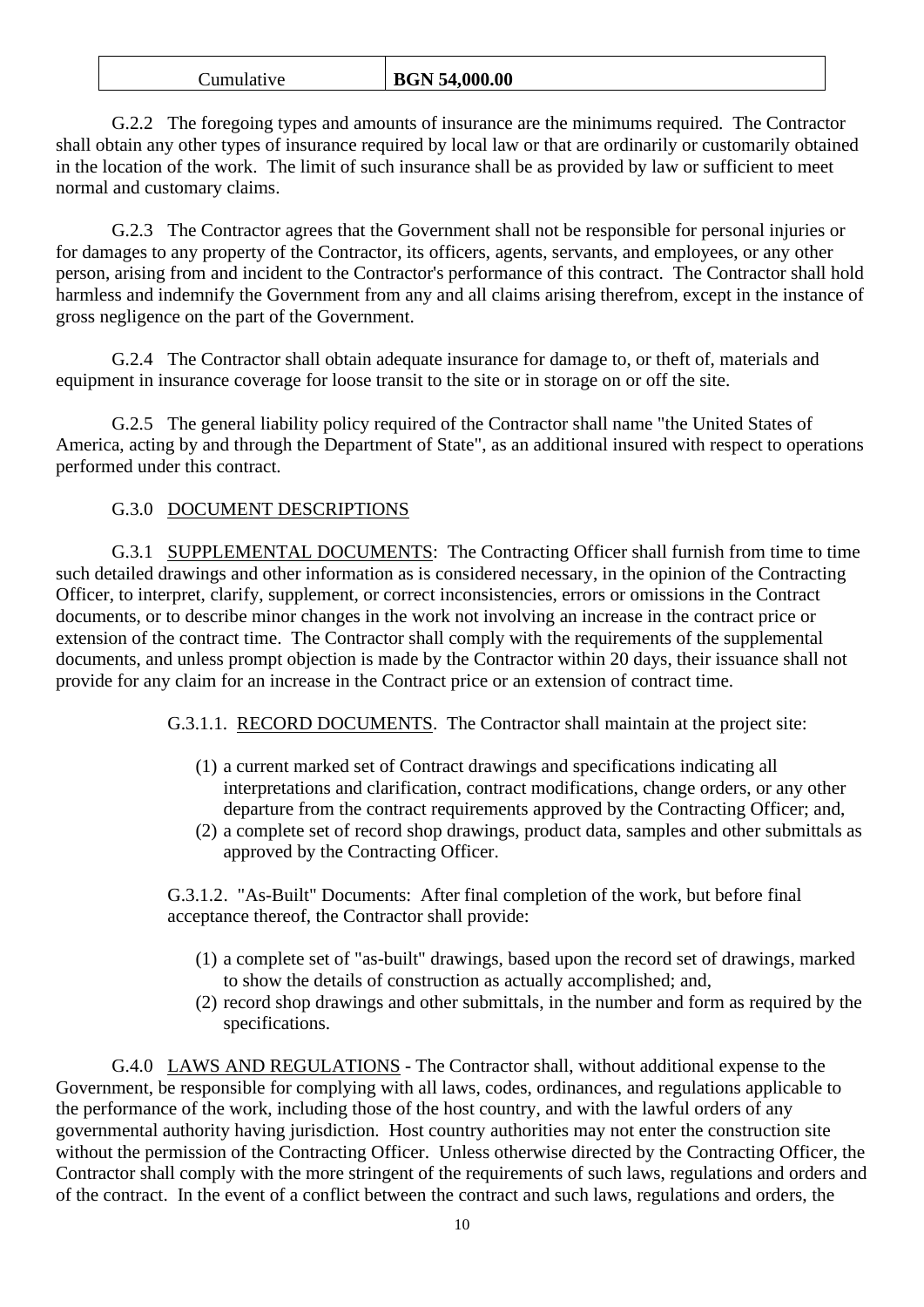Contractor shall promptly advise the Contracting Officer of the conflict and of the Contractor's proposed course of action for resolution by the Contracting Officer.

G.4.1 The Contractor shall comply with all local labor laws, regulations, customs and practices pertaining to labor, safety, and similar matters, to the extent that such compliance is not inconsistent with the requirements of this contract.

G.4.2 The Contractor shall give written assurance to the Contracting Officer that all subcontractors and others performing work on or for the project have obtained all requisite licenses and permits.

G.4.3 The Contractor shall submit proper documentation and evidence satisfactory to the Contracting Officer of compliance with this clause.

G.5.0 CONSTRUCTION PERSONNEL - The Contractor shall maintain discipline at the site and at all times take all reasonable precautions to prevent any unlawful, riotous, or disorderly conduct by or among those employed at the site. The Contractor shall ensure the preservation of peace and protection of persons and property in the neighborhood of the project against such action. The Contracting Officer may require, in writing that the Contractor remove from the work any employee that the Contracting Officer deems incompetent, careless, insubordinate or otherwise objectionable, or whose continued employment on the project is deemed by the Contracting Officer to be contrary to the Government's interests.

G.5.1 If the Contractor has knowledge that any actual or potential labor dispute is delaying or threatens to delay the timely performance of this contract, the Contractor shall immediately give notice, including all relevant information, to the Contracting Officer.

G.5.2 After award, the Contractor has ten calendar days to submit to the Contracting Officer a list of workers and supervisors assigned to this project for the Government to conduct all necessary security checks. It is anticipated that security checks will take 2 days to perform. For each individual the list shall include:

 Full Name Identification number

Failure to provide any of the above information may be considered grounds for rejection and/or resubmittal of the application. Once the Government has completed the security screening and approved the applicants a badge will be provided to the individual for access to the site. This badge may be revoked at any time due to the falsification of data, or misconduct on site.

G.5.3 The Contractor shall provide an English speaking supervisor on site at all times. This position is considered as key personnel under this purchase order.

G.6.0 MATERIALS AND EQUIPMENT - All materials and equipment incorporated into the work shall be new and for the purpose intended, unless otherwise specified. All workmanship shall be of good quality and performed in a skillful manner that will withstand inspection by the Contracting Officer.

## G.7.0 SPECIAL WARRANTIES

G.7.1 Any special warranties that may be required under the contract shall be subject to the stipulations set forth in 52.246-21, "Warranty of Construction", as long as they are not in conflict.

G.7.2 The Contractor shall obtain and furnish to the Government all information required to make any subcontractor's, manufacturer's, or supplier's guarantee or warranty legally binding and effective. The Contractor shall submit both the information and the guarantee or warranty to the Government in sufficient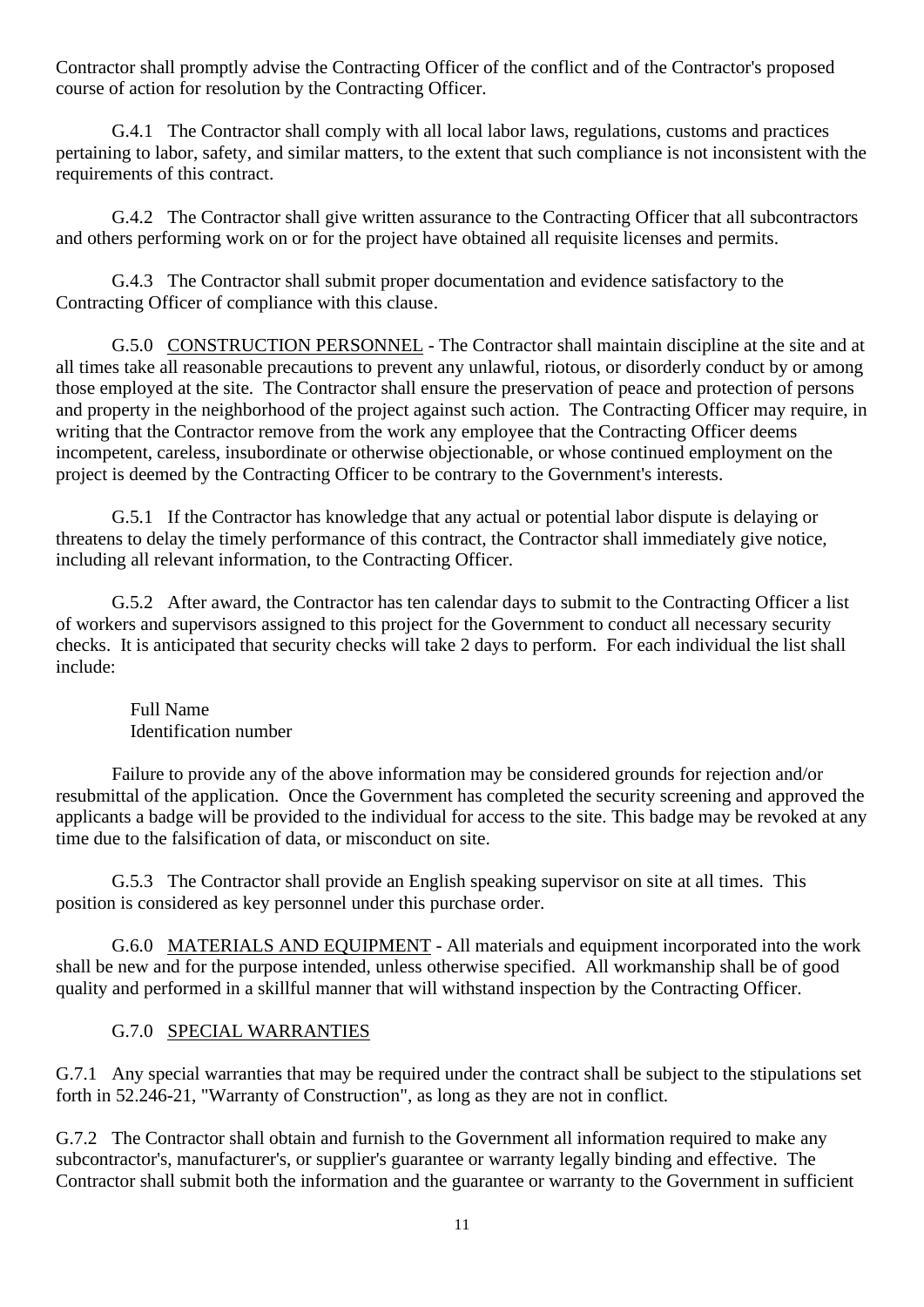time to permit the Government to meet any time limit specified in the guarantee or warranty, but not later than completion and acceptance of all work under this contract.

# G.8.0 EQUITABLE ADJUSTMENTS

Any circumstance for which the contract provides an equitable adjustment that causes a change within the meaning of paragraph (a) of the "Changes" clause shall be treated as a change under that clause; provided, that the Contractor gives the Contracting Officer prompt written notice (within 20 days) stating:

- (a) the date, circumstances, and applicable contract clause authorizing an equitable adjustment and
- (b) that the Contractor regards the event as a changed condition for which an equitable adjustment is allowed under the contract

The Contractor shall provide written notice of a differing site condition within 10 calendar days of occurrence following FAR 52.236-2, Differing Site Conditions.

## G.9.0 ZONING APPROVALS AND PERMITS

The Government shall be responsible for:

- obtaining proper zoning or other land use control approval for the project
- obtaining the approval of the Contracting Drawings and Specifications
- paying fees due for the foregoing; and,
- for obtaining and paying for the initial building permits.

## H. CLAUSES

This contract incorporates one or more clauses by reference, with the same force and effect as if they were given in full text. Upon request, the Contracting Officer will make their full text available. In addition, the full text of a clause may be accessed electronically at: **Acquisition.gov** this address is subject to change.

If the Federal Acquisition Regulation (FAR) is not available at the location indicated above, use the Department of State Acquisition website at [e-CFR](https://gov.ecfr.io/cgi-bin/text-idx?SID=d9a7851186785ba2b1896db79b1b6b29&mc=true&tpl=/ecfrbrowse/Title48/48tab_02.tpl) to see the links to the FAR. You may also use an Internet "search engine" (for example, Google, Yahoo or Excite) to obtain the latest location of the most current FAR.

The following Federal Acquisition Regulation clause(s) is/are incorporated by reference (48 CFR CH. 1):

| <b>TITLE AND DATE</b>                                                                                                                    |
|------------------------------------------------------------------------------------------------------------------------------------------|
| <b>DEFINITIONS (JUN 2020)</b>                                                                                                            |
| PERSONAL IDENTITY VERIFICATION OF CONTRACTOR PERSONNEL (JAN 2011)                                                                        |
| REPORTING EXECUTIVE COMPENSATION AND FIRST-TIER SUBCONTRACT<br>AWARDS (JUN 2020)                                                         |
| SYSTEM FOR AWARD MANAGEMENT MAINTENANCE (OCT 2018)                                                                                       |
| COMMERCIAL AND GOVERNMENT ENTITY CODE MAINTENANCE (AUG 2020)                                                                             |
| PROTECTING THE GOVERNMENT'S INTEREST WHEN SUBCONTRACTING WITH<br>CONTRACTORS DEBARRED, SUSPENDED OR PROPOSED FOR DEBARMENT (JUN<br>2020) |
|                                                                                                                                          |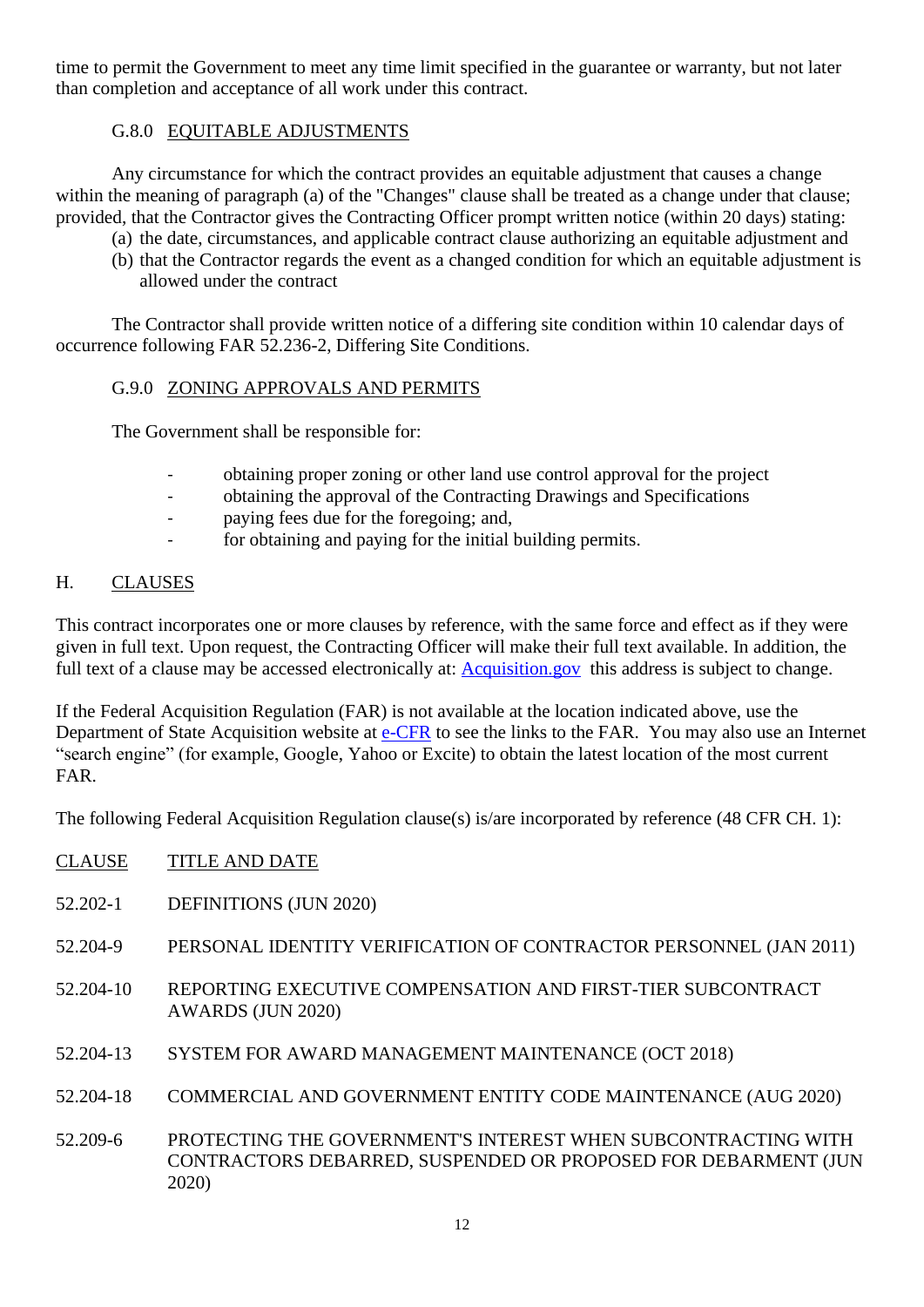- 52.213-4 TERMS AND CONDITIONS-SIMPLIFIED ACQUISITIONS (OTHER THAN COMMERCIAL ITEMS) (JUL 2021)
- 52.216-7 ALLOWABLE COST AND PAYMENT (JUN 2013)
- 52.222-1 NOTICE TO THE GOVERNMENT OF LABOR DISPUTES (FEB 1997)
- 52.222-19 CHILD LABOR COOPERATION WITH AUTHORITIES AND REMEDIES (JAN 2018)
- 52.222-50 COMBATING TRAFFICKING IN PERSONS (OCT 2020)
- 52.223-18 ENCOURAGING CONTRACTOR POLICIES TO BAN TEXT MESSAGING WHILE DRIVING (JUN 2020)
- 52.225-13 RESTRICTIONS ON CERTAIN FOREIGN PURCHASES (FEB 2021)
- 52.225-14 INCONSISTENCY BETWEEN ENGLISH VERSION AND TRANSLATION OF CONTRACT (FEB 2000)
- 52.228-4 WORKERS' COMPENSATION AND WAR-HAZARD INSURANCE OVERSEAS (APR 1984)
- 52.228-5 INSURANCE WORK ON A GOVERNMENT INSTALLATION (JAN 1997)
- 52.228-11 PLEDGES OF ASSETS (FEB 2021)
- 52.228-13 ALTERNATIVE PAYMENT PROTECTION (JULY 2000)
- 52.228-14 IRREVOCABLE LETTER OF CREDIT (NOV 2014)
- 52.228-15 PERFORMANCE AND PAYMENT BONDS-CONSTRUCTION (JUN 2020)
- 52.229-6 TAXES FOREIGN FIXED-PRICE CONTRACTS (FEB 2013)
- 52.229-7 TAXES- FIXED PRICE CONTRACTS WITH FOREIGN GOVERNMENTS (FEB 2013)
- 52.232-5 PAYMENTS UNDER FIXED-PRICE CONSTRUCTION CONTRACTS (MAY 2014)
- 52.232-8 DISCOUNTS FOR PROMPT PAYMENT (FEB 2002)
- 52.232-11 EXTRAS (APR 1984)
- 52.232-18 AVAILABILITY OF FUNDS (APR 1984)
- 52.232-22 LIMITATION OF FUNDS (APR 1984)
- 52.232-25 PROMPT PAYMENT (JULY 2013)
- 52.232-27 PROMPT PAYMENT FOR CONSTRUCTION CONTRACTS (MAY 2014)
- 52.232-33 PAYMENT BY ELECTRONIC FUNDS TRANSFER SYSTEM FOR AWARD MANAGEMENT (OCT 2018)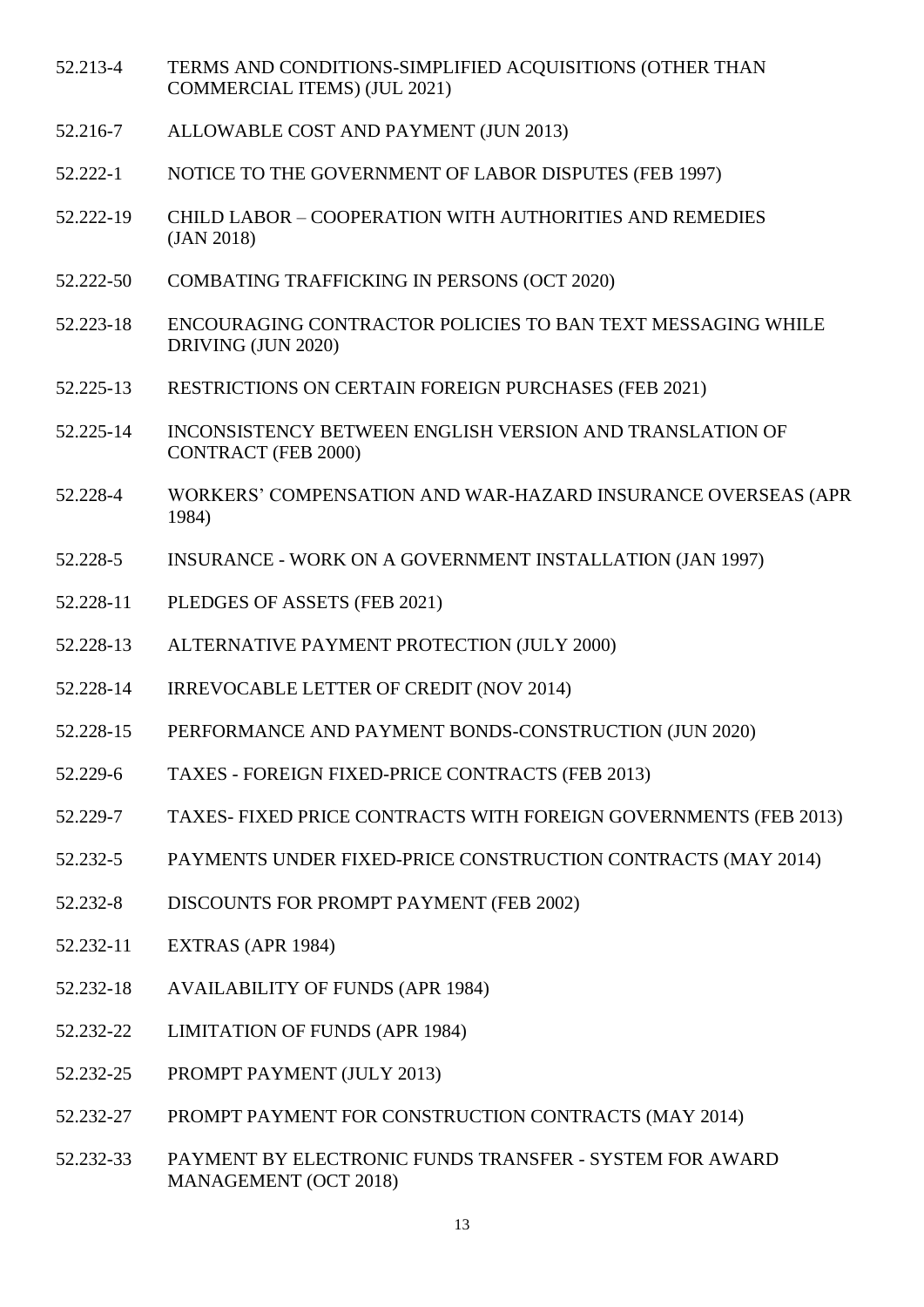- 52.232-34 PAYMENT BY ELECTRONIC FUNDS TRANSFER OTHER THAN SYSTEM FOR AWARD MANAGEMENT (JULY 2013)
- 52.233-1 DISPUTES (MAY 2014) *Alternate I (DEC 1991)*
- 52.233-3 PROTEST AFTER AWARD (AUG 1996)
- 52.236-2 DIFFERING SITE CONDITIONS (APR 1984)
- 52.236-3 SITE INVESTIGATION AND CONDITIONS AFFECTING THE WORK (APR 1984)
- 52.236-5 MATERIAL AND WORKMANSHIP (APR 1984)
- 52.236-6 SUPERINTENDENCE BY THE CONTRACTOR (APR 1984)
- 52.236-7 PERMITS AND RESPONSIBILITIES (NOV 1991)
- 52.236-8 OTHER CONTRACTS (APR 1984)
- 52.236-9 PROTECTION OF EXISTING VEGETATION, STRUCTURES, EQUIPMENT, UTILITIES, AND IMPROVEMENTS (APR 1984)
- 52.236-10 OPERATIONS AND STORAGE AREAS (APR 1984)
- 52.236-11 USE AND POSSESSION PRIOR TO COMPLETION (APR 1984)
- 52.236-12 CLEANING UP (APR 1984)
- 52.236-13 ACCIDENT PREVENTION (NOV 1991)
- 52.236-14 AVAILABILITY AND USE OF UTILITY SERVICES (APR 1984)
- 52.236-15 SCHEDULES FOR CONSTRUCTION CONTRACTS (APR 1984)
- 52.236-21 SPECIFICATIONS AND DRAWINGS FOR CONSTRUCTION (FEB 1997)
- 52.236-26 PRECONSTRUCTION CONFERENCE (FEB 1995)
- 52.242-14 SUSPENSION OF WORK (APR 1984)
- 52.243-4 CHANGES (JUN 2007)
- 52.243-5 CHANGES AND CHANGED CONDITIONS (APR 1984)
- 52.244-6 SUBCONTRACTS FOR COMMERCIAL ITEMS (JUL 2021)
- 52.245-2 GOVERNMENT PROPERTY INSTALLATION OPERATION SERVICES (APR 2012)
- 52.245-9 USE AND CHARGES (APR 2012)
- 52.246-12 INSPECTION OF CONSTRUCTION (AUG 1996)
- 52.246-17 WARRANTY OF SUPPLIES OF A NONCOMPLEX NATURE (JUN 2003)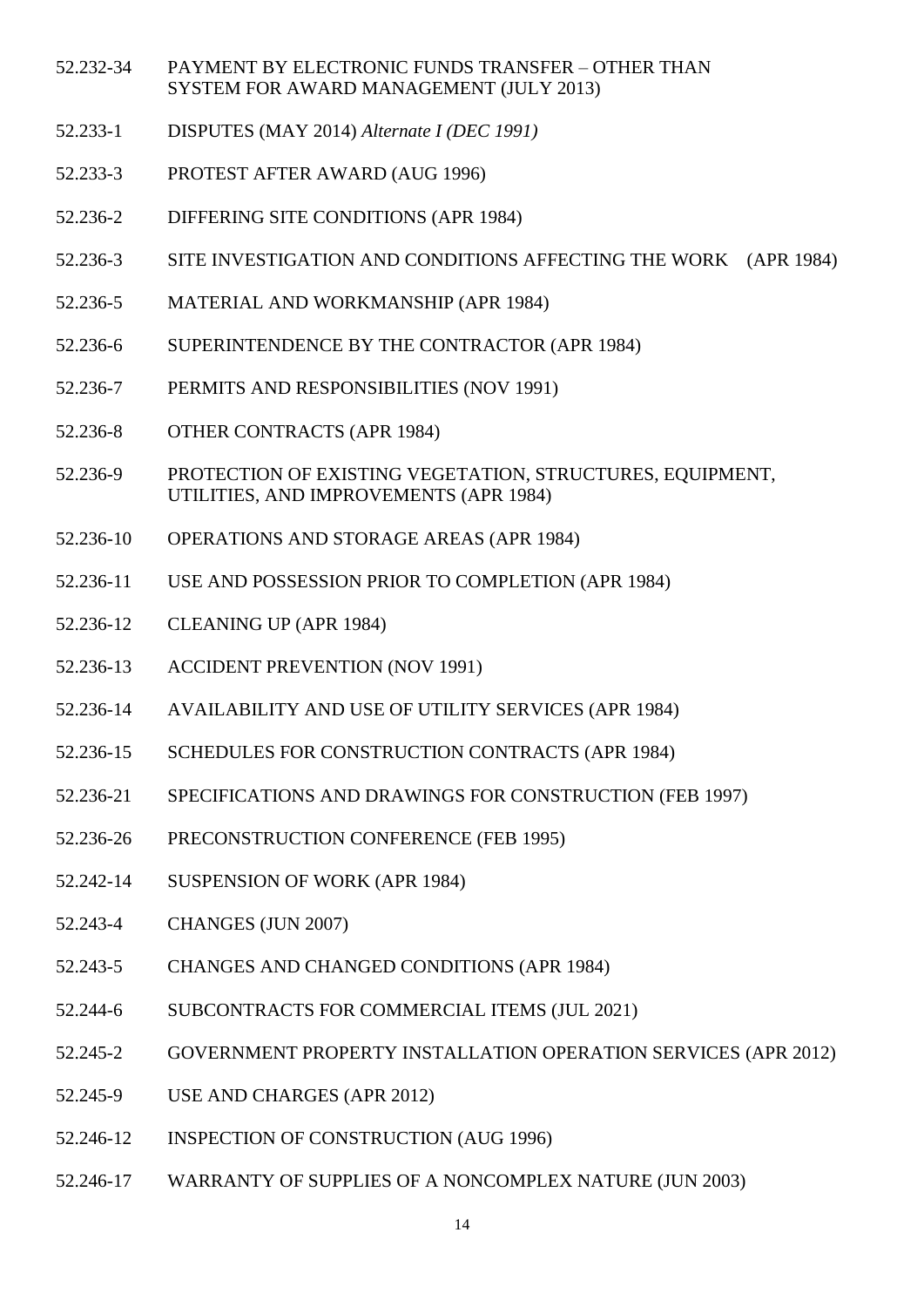- 52.246-21 WARRANTY OF CONSTRUCTION (MAR 1994)
- 52.246-26 REPORTING NONCONFORMING ITEMS (JUN 2020)
- 52.249-2 TERMINATION FOR CONVENIENCE OF THE GOVERNMENT (FIXED-PRICE) (APR 2012)
- 52.249-10 DEFAULT (FIXED-PRICE CONSTRUCTION) (APR 1984)
- 52.249-14 EXCUSABLE DELAYS (APR 1984)

#### I. FAR CLAUSES INCORPORATED IN FULL TEXT

#### 52.204-25 PROHIBITION ON CONTRACTING FOR CERTAIN TELECOMMUNICATIONS AND VIDEO SURVEILLANCE SERVICES OR EQUIPMENT (AUG 2020)

(a) Definitions. As used in this clause—

Covered foreign country means The People's Republic of China.

Covered telecommunications equipment or services means–

 (1) Telecommunications equipment produced by Huawei Technologies Company or ZTE Corporation (or any subsidiary or affiliate of such entities);

 (2) For the purpose of public safety, security of Government facilities, physical security surveillance of critical infrastructure, and other national security purposes, video surveillance and telecommunications equipment produced by Hytera Communications Corporation, Hangzhou Hikvision Digital Technology Company, or Dahua Technology Company (or any subsidiary or affiliate of such entities);

 (3) Telecommunications or video surveillance services provided by such entities or using such equipment; or

 (4) Telecommunications or video surveillance equipment or services produced or provided by an entity that the Secretary of Defense, in consultation with the Director of National Intelligence or the Director of the Federal Bureau of Investigation, reasonably believes to be an entity owned or controlled by, or otherwise connected to, the government of a covered foreign country.

Critical technology means–

 (1) Defense articles or defense services included on the United States Munitions List set forth in the International Traffic in Arms Regulations under subchapter M of chapter I of title 22, Code of Federal Regulations;

 (2) Items included on the Commerce Control List set forth in Supplement No. 1 to part 774 of the Export Administration Regulations under subchapter C of chapter VII of title 15, Code of Federal Regulations, and controlled-

 (i) Pursuant to multilateral regimes, including for reasons relating to national security, chemical and biological weapons proliferation, nuclear nonproliferation, or missile technology; or

(ii) For reasons relating to regional stability or surreptitious listening;

 (3) Specially designed and prepared nuclear equipment, parts and components, materials, software, and technology covered by part 810 of title 10, Code of Federal Regulations (relating to assistance to foreign atomic energy activities);

 (4) Nuclear facilities, equipment, and material covered by part 110 of title 10, Code of Federal Regulations (relating to export and import of nuclear equipment and material);

 (5) Select agents and toxins covered by part 331 of title 7, Code of Federal Regulations, part 121 of title 9 of such Code, or part 73 of title 42 of such Code; or

 (6) Emerging and foundational technologies controlled pursuant to section 1758 of the Export Control Reform Act of 2018 (50 U.S.C. 4817).

 Substantial or essential component means any component necessary for the proper function or performance of a piece of equipment, system, or service.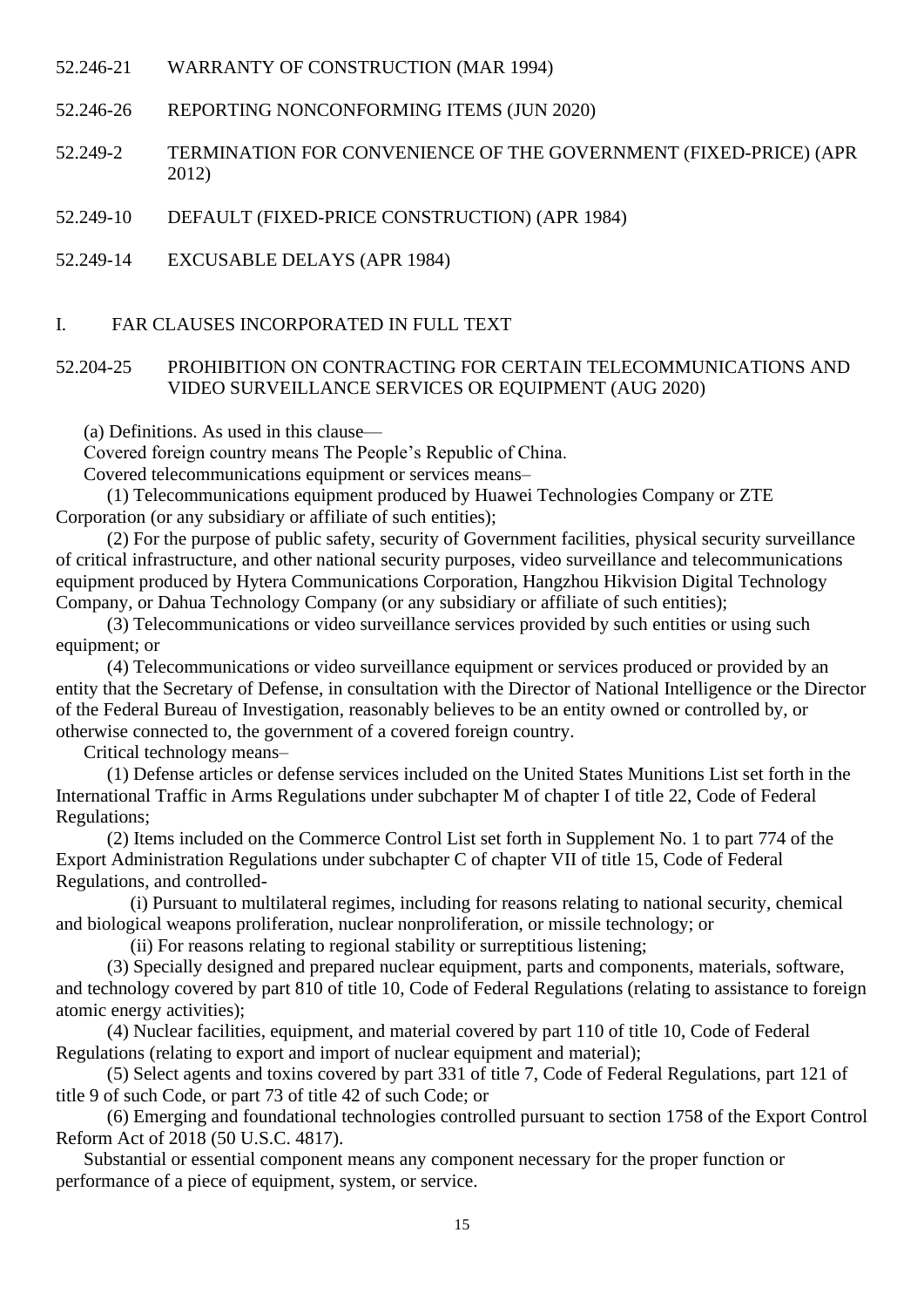(b) Prohibition. Section 889(a)(1)(A) of the John S. McCain National Defense Authorization Act for Fiscal Year 2019 (Pub. L. 115-232) prohibits the head of an executive agency on or after August 13, 2019, from procuring or obtaining, or extending or renewing a contract to procure or obtain, any equipment, system, or service that uses covered telecommunications equipment or services as a substantial or essential component of any system, or as critical technology as part of any system. The Contractor is prohibited from providing to the Government any equipment, system, or service that uses covered telecommunications equipment or services as a substantial or essential component of any system, or as critical technology as part of any system, unless an exception at paragraph (c) of this clause applies or the covered telecommunication equipment or services are covered by a waiver described in Federal Acquisition Regulation 4.2104.

(c) Exceptions. This clause does not prohibit contractors from providing—

 (1) A service that connects to the facilities of a third-party, such as backhaul, roaming, or interconnection arrangements; or

 (2) Telecommunications equipment that cannot route or redirect user data traffic or permit visibility into any user data or packets that such equipment transmits or otherwise handles.

(d) Reporting requirement.

(1) In the event the Contractor identifies covered telecommunications equipment or services used as a substantial or essential component of any system, or as critical technology as part of any system, during contract performance, or the Contractor is notified of such by a subcontractor at any tier or by any other source, the Contractor shall report the information in paragraph (d)(2) of this clause to the Contracting Officer, unless elsewhere in this contract are established procedures for reporting the information; in the case of the Department of Defense, the Contractor shall report to the website at https://dibnet.dod.mil. For indefinite delivery contracts, the Contractor shall report to the Contracting Officer for the indefinite delivery contract and the Contracting Officer(s) for any affected order or, in the case of the Department of Defense, identify both the indefinite delivery contract and any affected orders in the report provided at https://dibnet.dod.mil.

(2) The Contractor shall report the following information pursuant to paragraph  $(d)(1)$  of this clause

 (i) Within one business day from the date of such identification or notification: the contract number; the order number(s), if applicable; supplier name; supplier unique entity identifier (if known); supplier Commercial and Government Entity (CAGE) code (if known); brand; model number (original equipment manufacturer number, manufacturer part number, or wholesaler number); item description; and any readily available information about mitigation actions undertaken or recommended.

(ii) Within 10 business days of submitting the information in paragraph  $(d)(2)(i)$  of this clause: any further available information about mitigation actions undertaken or recommended. In addition, the Contractor shall describe the efforts it undertook to prevent use or submission of covered telecommunications equipment or services, and any additional efforts that will be incorporated to prevent future use or submission of covered telecommunications equipment or services.

 (e) Subcontracts. The Contractor shall insert the substance of this clause, including this paragraph (e), in all subcontracts and other contractual instruments, including subcontracts for the acquisition of commercial items.

#### (End of clause)

II. The following Department of State Acquisition Regulation (DOSAR) clause(s) is/are set forth in full text:

#### 652.204-70 DEPARTMENT OF STATE PERSONAL IDENTIFICATION CARD ISSUANCE PROCEDURES (MAY 2011)

(a) The Contractor shall comply with the Department of State (DOS) Personal Identification Card Issuance Procedures for all employees performing under this contract who require frequent and continuing access to DOS facilities, or information systems. The Contractor shall insert this clause in all subcontracts when the subcontractor's employees will require frequent and continuing access to DOS facilities, or information systems.

(b) The DOS Personal Identification Card Issuance Procedures may be accessed at *<http://www.state.gov/m/ds/rls/rpt/c21664.htm>* .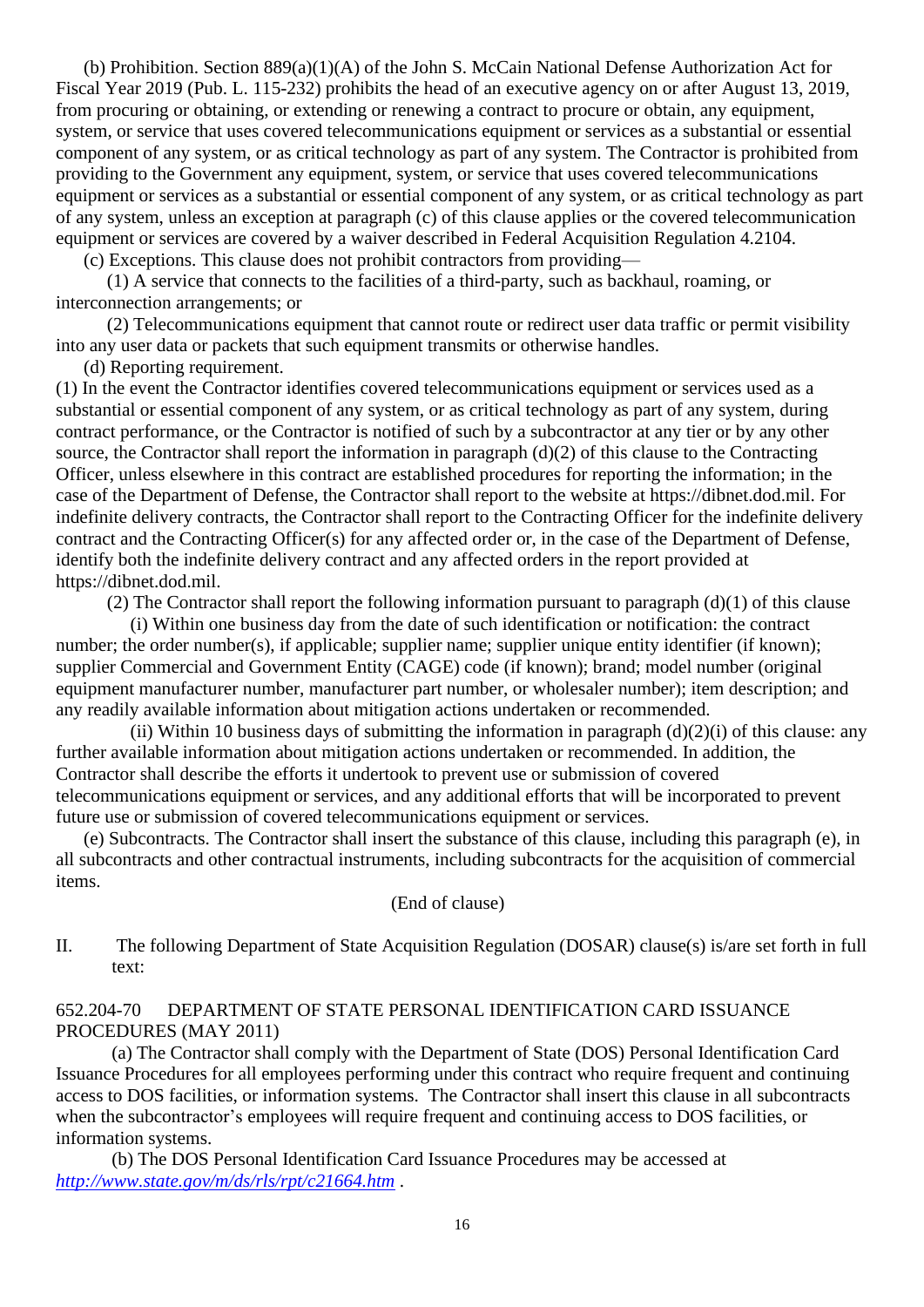#### (End of clause)

## 652.229-71 PERSONAL PROPERTY DISPOSITION AT POSTS ABROAD (AUG 1999)

Regulations at 22 CFR Part 136 require that U.S. Government employees and their families do not profit personally from sales or other transactions with persons who are not themselves entitled to exemption from import restrictions, duties, or taxes. Should the Contractor experience importation or tax privileges in a foreign country because of its contractual relationship to the United States Government, the Contractor shall observe the requirements of 22 CFR Part 136 and all policies, rules, and procedures issued by the chief of mission in that foreign country.

#### (End of clause)

#### CONTRACTOR IDENTIFICATION (JULY 2008)

Contract performance may require contractor personnel to attend meetings with government personnel and the public, work within government offices, and/or utilize government email.

Contractor personnel must take the following actions to identify themselves as non-federal employees:

- 1) Use an e-mail signature block that shows name, the office being supported and company affiliation (e.g. "John Smith, Office of Human Resources, ACME Corporation Support Contractor");
- 2) Clearly identify themselves and their contractor affiliation in meetings;
- 3) Identify their contractor affiliation in Departmental e-mail and phone listings whenever contractor personnel are included in those listings; and
- 4) Contractor personnel may not utilize Department of State logos or indicia on business cards.

(End of clause)

## 652.236-70 ADDITIONAL SAFETY MEASURES (OCT 2017)

In addition to the safety/accident prevention requirements of FAR 52.236-13, Accident Prevention Alternate I, the contractor shall comply with the following additional safety measures.

 (a) *High Risk Activities*. If the project contains any of the following high risk activities, the contractor shall follow the section in the latest edition, as of the date of the solicitation, of the U.S. Army Corps of Engineers Safety and Health manual, EM 385-1-1, that corresponds to the high risk activity. Before work may proceed, the contractor must obtain approval from the COR of the written safety plan required by FAR 52.236-13, Accident Prevention Alternate I (see paragraph (f) below), containing specific hazard mitigation and control techniques.

- (1) Scaffolding;
- (2) Work at heights above 1.8 meters;
- (3) Trenching or other excavation greater than one (1) meter in depth;
- (4) Earth-moving equipment and other large vehicles;
- (5) Cranes and rigging;
- (6) Welding or cutting and other hot work;
- (7) Partial or total demolition of a structure;

(8) Temporary wiring, use of portable electric tools, or other recognized electrical hazards. Temporary wiring and portable electric tools require the use of a ground fault circuit interrupter (GFCI) in the affected circuits; other electrical hazards may also require the use of a GFCI;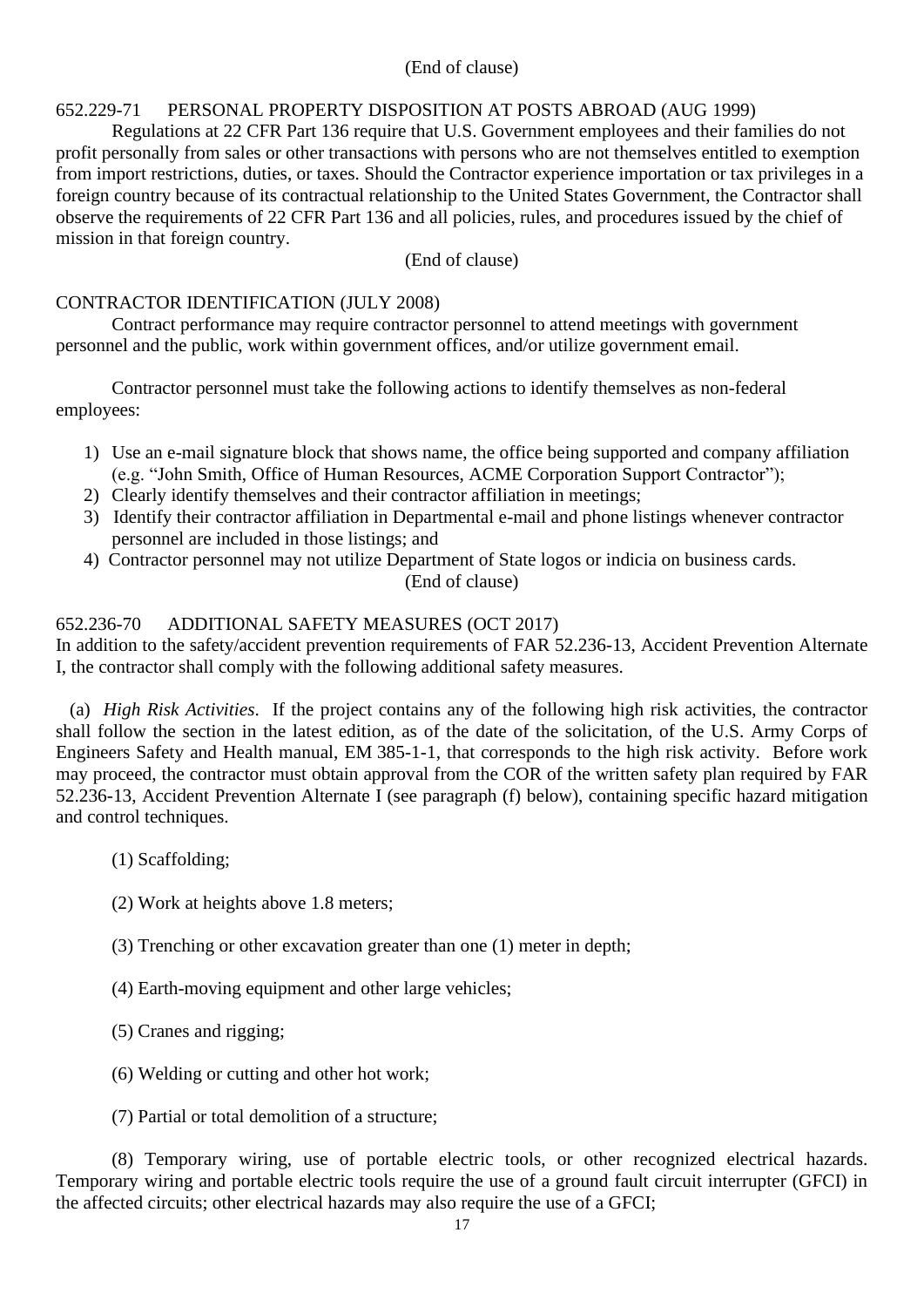(9) Work in confined spaces (limited exits, potential for oxygen less than 19.5 percent or combustible atmosphere, potential for solid or liquid engulfment, or other hazards considered to be immediately dangerous to life or health such as water tanks, transformer vaults, sewers, cisterns, etc.);

(10) Hazardous materials - a material with a physical or health hazard including but not limited to, flammable, explosive, corrosive, toxic, reactive or unstable, or any operations, which creates any kind of contamination inside an occupied building such as dust from demolition activities, paints, solvents, etc.; or

(11) Hazardous noise levels as required in EM 385-1 Section 5B or local standards if more restrictive.

 (b) *Safety and Health Requirements*. The contractor and all subcontractors shall comply with the latest edition of the U.S. Army Corps of Engineers Safety and Health manual EM 385-1-1, or OSHA 29 CFR parts 1910 or 1926 if no EM 385-1-1 requirements are applicable, and the accepted contractor's written safety program.

 (c) *Mishap Reporting*. The contractor is required to report **immediately** all mishaps to the COR and the contracting officer. A "mishap" is any event causing injury, disease or illness, death, material loss or property damage, or incident causing environmental contamination. The mishap reporting requirement shall include fires, explosions, hazardous materials contamination, and other similar incidents that may threaten people, property, and equipment.

 (d) *Records*. The contractor shall maintain an accurate record on all mishaps incident to work performed under this contract resulting in death, traumatic injury, occupational disease, or damage to or theft of property, materials, supplies, or equipment. The contractor shall report this data in the manner prescribed by the contracting officer.

 (e) *Subcontracts*. The contractor shall insert this clause, including this paragraph (e), with appropriate changes in the designation of the parties, in subcontracts.

 (f) *Written program*. The plan required by paragraph (f)(1) of the clause entitled "Accident Prevention Alternate I" shall be known as the Site Safety and Health Plan (SSHP) and shall address any activities listed in paragraph (a) of this clause, or as otherwise required by the contracting officer/COR.

(1) The SSHP shall be submitted at least 10 working days prior to commencing any activity at the site.

(2) The plan must address developing activity hazard analyses (AHAs) for specific tasks. The AHAs shall define the activities being performed and identify the work sequences, the specific anticipated hazards, site conditions, equipment, materials, and the control measures to be implemented to eliminate or reduce each hazard to an acceptable level of risk. Work shall not begin until the AHA for the work activity has been accepted by the COR and discussed with all engaged in the activity, including the Contractor, subcontractor(s), and Government on-site representatives.

(3) The names of the Competent/Qualified Person(s) required for a particular activity (for example, excavations, scaffolding, fall protection, other activities as specified by EM 385-1-1) shall be identified and included in the AHA. Proof of their competency/qualification shall be submitted to the contracting officer or COR for acceptance prior to the start of that work activity. The AHA shall be reviewed and modified as necessary to address changing site conditions, operations, or change of competent/qualified person(s). (End of clause)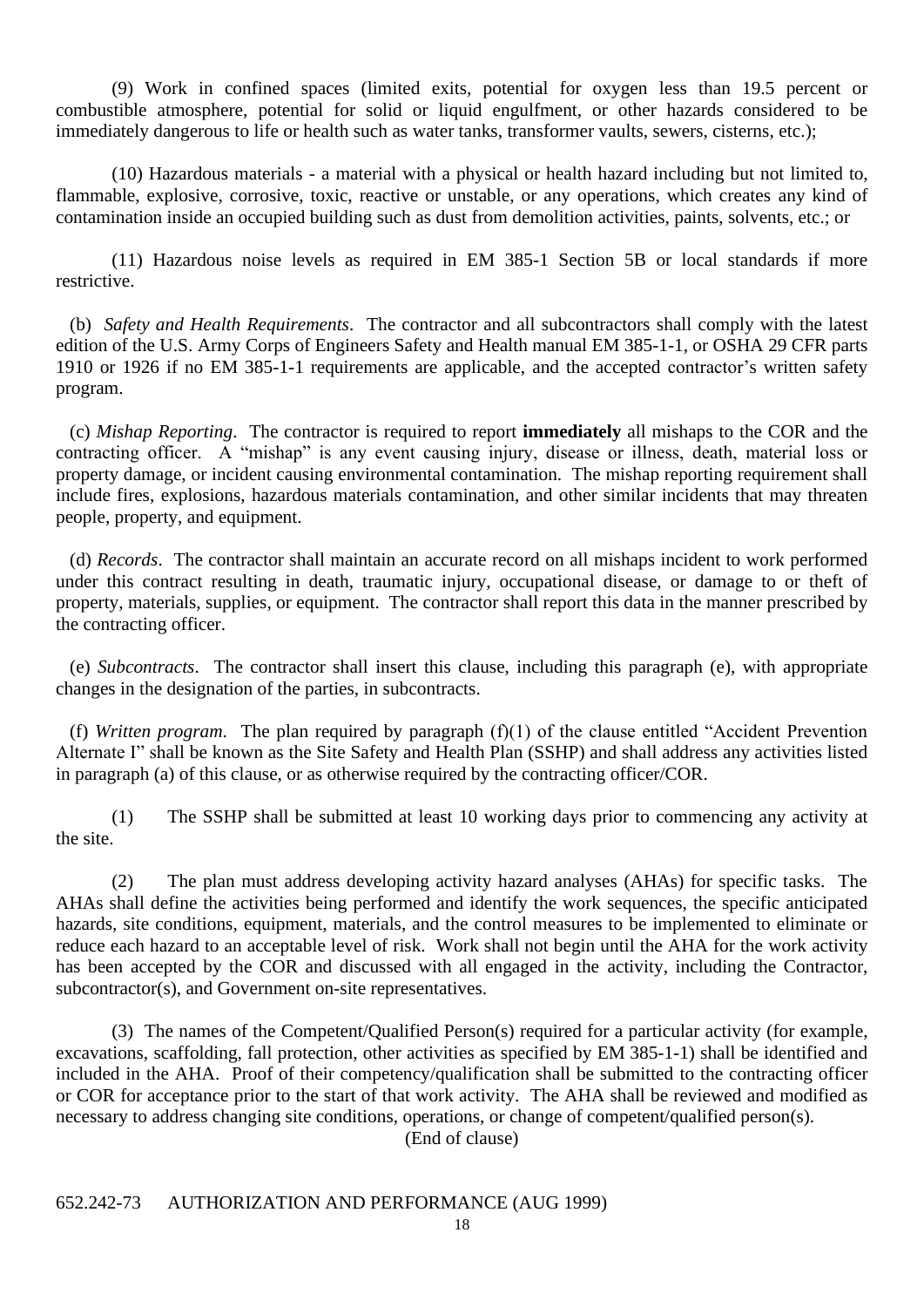(a) The Contractor warrants the following:

 (1) That is has obtained authorization to operate and do business in the country or countries in which this contract will be performed;

(2) That is has obtained all necessary licenses and permits required to perform this contract; and,

 (3) That it shall comply fully with all laws, decrees, labor standards, and regulations of said country or countries during the performance of this contract.

 (b) If the party actually performing the work will be a subcontractor or joint venture partner, then such subcontractor or joint venture partner agrees to the requirements of paragraph (a) of this clause.

#### (End of clause)

#### 652.243-70 NOTICES (AUG 1999)

Any notice or request relating to this contract given by either party to the other shall be in writing. Said notice or request shall be mailed or delivered by hand to the other party at the address provided in the schedule of the contract. All modifications to the contract must be made in writing by the Contracting Officer.

(End of clause)

## I. LIST OF ATTACHMENTS (Reserved)

## J. QUOTATION INFORMATION

The Offeror shall include Defense Base Act (DBA) insurance premium costs covering employees. The offeror may obtain DBA insurance directly from any Department of Labor approved providers at the DOL website at *<http://www.dol.gov/owcp/dlhwc/lscarrier.htm>*

## A. QUALIFICATIONS OF OFFERORS

Offerors/quoters must be technically qualified and financially responsible to perform the work described in this solicitation. At a minimum, each Offeror/Quoter must meet the following requirements:

- (1) Be able to understand written and spoken English;
- (2) Have an established business with a permanent address and telephone listing;
- (3) Be able to demonstrate prior construction experience with suitable references;
- (4) Have the necessary personnel, equipment and financial resources available to perform the work;
- (5) Have all licenses and permits required by local law;
- (6) Meet all local insurance requirements;
- (7) Have the ability to obtain or to post adequate performance security, such as bonds, irrevocable letters of credit or guarantees issued by a reputable financial institution;
- (8) Have no adverse criminal record; and
- (9) Have no political or business affiliation which could be considered contrary to the interests of the United States.

## B. SUBMISSION OF QUOTATIONS

This solicitation is for the performance of the construction services described in SCOPE OF WORK, and the Attachments which are a part of this request for quotation.

| Each quotation must consist of the following: |        |                  |  |  |
|-----------------------------------------------|--------|------------------|--|--|
| <b>VOLUME</b>                                 | TITI F | <b>NUMBER OF</b> |  |  |
|                                               |        | COPIES*          |  |  |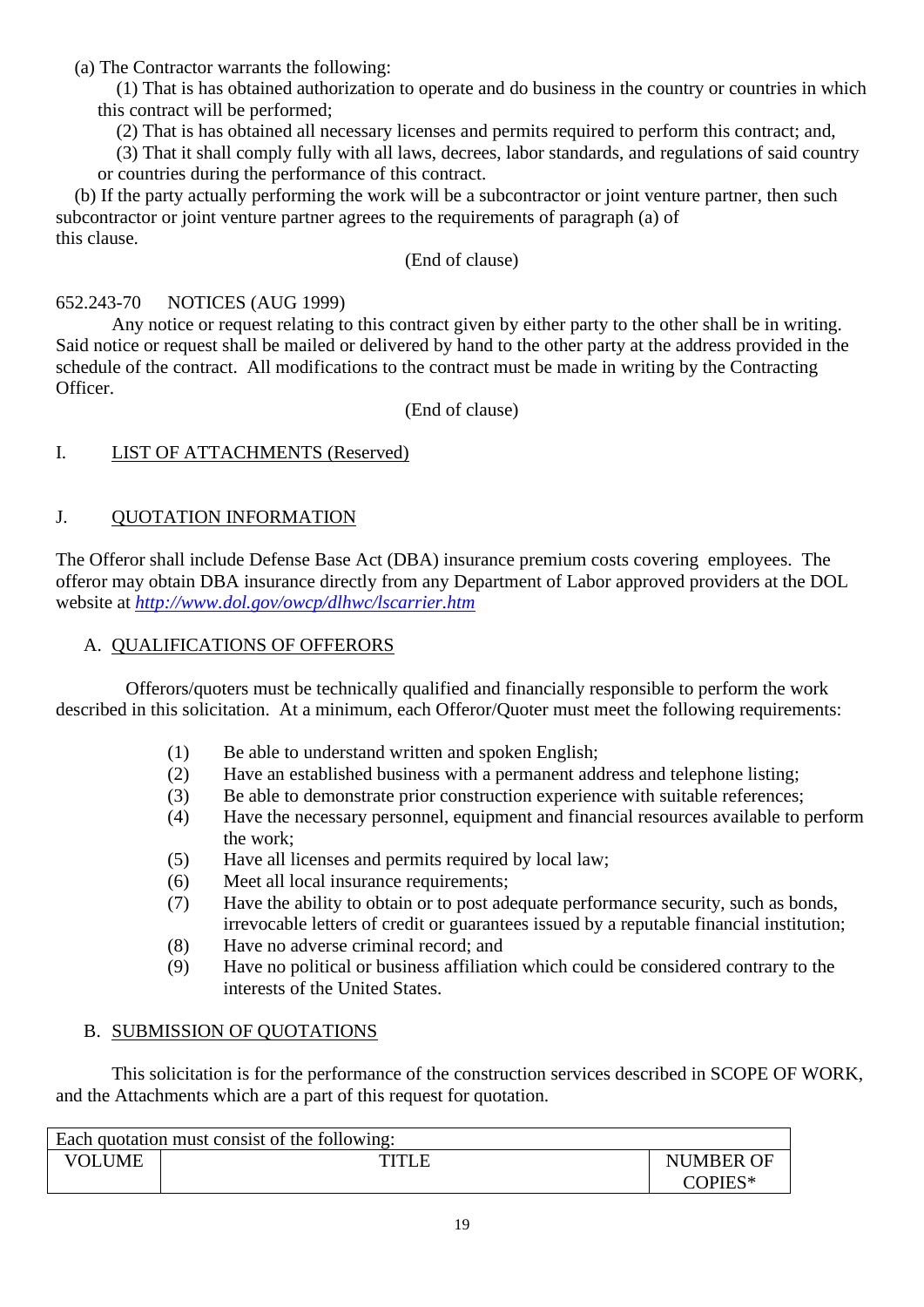|  | Standard Form 18 including a completed price break down |  |  |
|--|---------------------------------------------------------|--|--|
|--|---------------------------------------------------------|--|--|

Submit the complete quotation to the address indicated. If mailed, on Standard Form 18, or if handdelivered, use the address set forth below:

| <b>Embassy of USA</b>          |
|--------------------------------|
| <b>General Services Office</b> |
| #16 Kozyak Street              |
| Sofia 1408                     |
| Bulgaria                       |

The Offeror/Quoter shall identify and explain/justify any deviations, exceptions, or conditional assumptions taken with respect to any of the instructions or requirements of this request for quotation in the appropriate volume of the offer.

Volume II: Performance schedule and Business Management/Technical Proposal.

(a) Present the performance schedule in the form of a "bar chart" indicating when the various portions of the work will be commenced and completed within the required schedule. This bar chart shall be in sufficient detail to clearly show each segregable portion of work and its planned commencement and completion date.

(b) The Business Management/Technical Proposal shall be in two parts, including the following information:

Proposed Work Information - Provide the following:

(1) A list of the names, addresses and telephone numbers of the owners, partners, and principal officers of the Offeror;

(2) The name and address of the Offeror's field superintendent for this project;

(3) A list of the names, addresses, and telephone numbers of subcontractors and principal materials suppliers to be used on the project, indicating what portions of the work will be performed by them; and,

Experience and Past Performance - List all contracts and subcontracts your company has held over the past three years for the same or similar work. Provide the following information for each contract and subcontract:

(1) Customer's name, address, and telephone numbers of customer's lead contract and technical personnel;

(2) Contract number and type;

(3) Date of the contract award place(s) of performance, and completion dates; Contract dollar value;

(4) Brief description of the work, including responsibilities; and

(5) Any litigation currently in process or occurring within last 5 years.

## C. 52.236-27 SITE VISIT (CONSTRUCTION) (FEB 1995)

(a) The clauses at [52.236-2](https://www.acquisition.gov/far/52.236-2#FAR_52_236_2), Differing Site Conditions, and [52.236-3](https://www.acquisition.gov/far/52.236-3#FAR_52_236_3), Site Investigations and Conditions Affecting the Work, will be included in any contract awarded as a result of this solicitation. Accordingly, offerors or quoters are urged and expected to inspect the site where the work will be performed.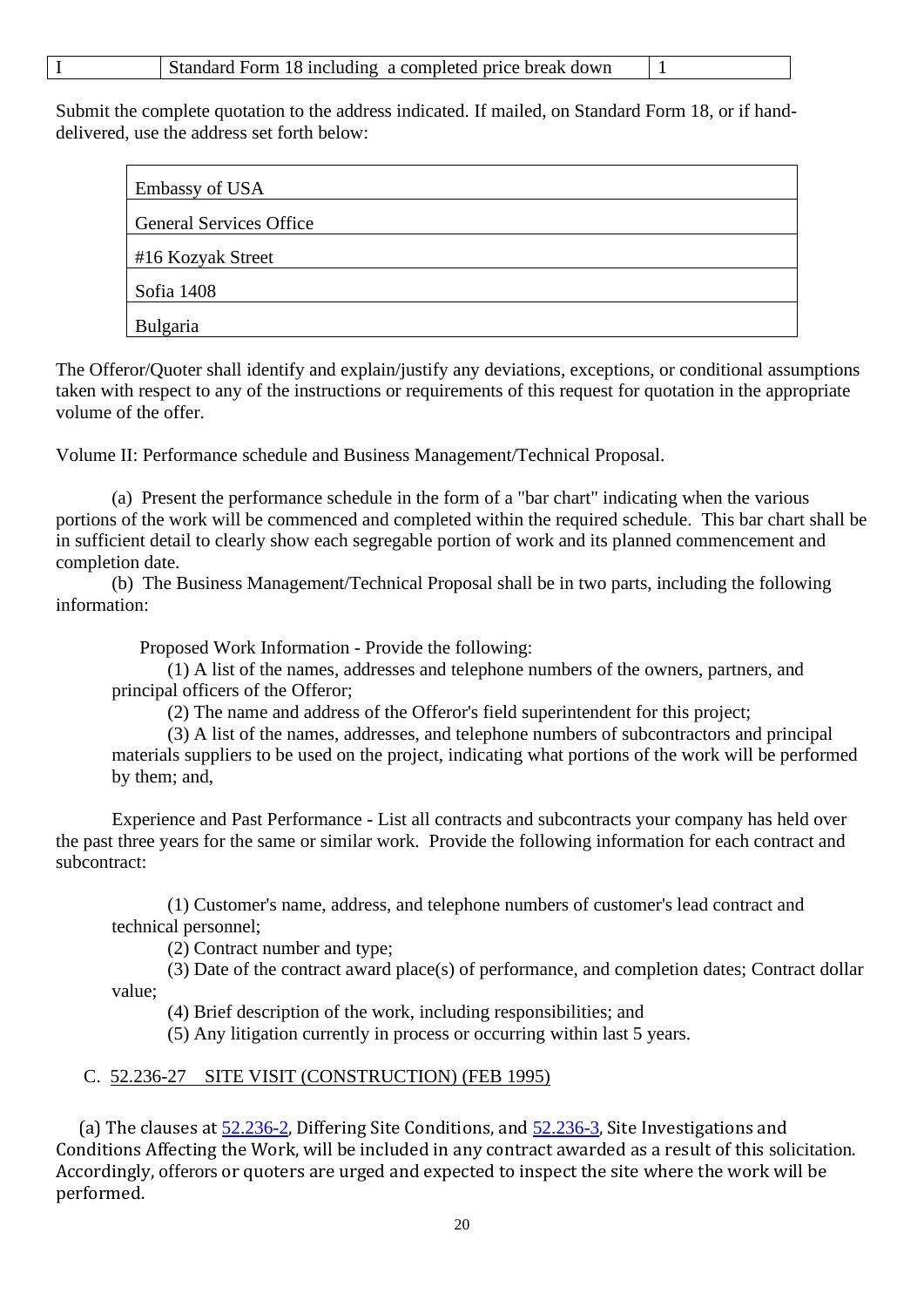(b) An organized site visit has been scheduled for Wednesday, May 25, 2022 at 10:00 am.

(c) Participants will meet at the residential address (to be provided to interested parties only).

# D. MAGNITUDE OF CONSTRUCTION PROJECT

It is anticipated that the range in price of this contract will be: Between \$25,000.00 and \$100,000.00

E. LATE QUOTATIONS. Late quotations shall be handled in accordance with FAR.

# F. 52.252-1 SOLICITATION PROVISIONS INCORPORATED BY REFERENCE (FEB 1998)

This contract incorporates the following provisions by reference, with the same force and effect as if they were given in full text. Upon request, the Contracting Officer will make their full text available. The offeror is cautioned that the listed provisions may include blocks that must be completed by the offeror and submitted with its quotation or offer. In lieu of submitting the full text of those provisions, the offeror may identify the provision by paragraph identifier and provide the appropriate information with its quotation or offer.

Also, the full text of a solicitation provision may be accessed electronically at: *<http://acquisition.gov/far/index.html/>* or *<http://farsite.hill.af.mil/vffara.htm>*. Please note these addresses are subject to change.

If the Federal Acquisition Regulation (FAR) is not available at the locations indicated above, use the Department of State Acquisition website at *[http://www.statebuy.state.gov](http://www.statebuy.state.gov/)* to access the link to the FAR, or use of an Internet "search engine" (for example, Google, Yahoo or Excite) is suggested to obtain the latest location of the most current FAR.

The following Federal Acquisition Regulation provisions are incorporated by reference (48 CFR CH. 1):

| <b>PROVISION</b> | <b>TITLE AND DATE</b>                                        |
|------------------|--------------------------------------------------------------|
| 52.204-7         | SYSTEM FOR AWARD MANAGEMENT (OCT 2018)                       |
| 52.204-16        | COMMERCIAL AND GOVERNMENT ENTITY CODE REPORTING (AUG 2020)   |
| 52.214-34        | SUBMISSION OF OFFERS IN THE ENGLISH LANGUAGE (APR 1991)      |
| 52.215-1         | INSTRUCTIONS TO OFFERORS--COMPETITIVE ACQUISITION (JAN 2017) |

# K. EVALUATION CRITERIA

Award will be made to the lowest priced, acceptable, responsible quoter. The Government reserves the right to reject quotations that are unreasonably low or high in price.

The Government will determine acceptability by assessing the offeror's compliance with the terms of the RFQ. The Government will determine responsibility by analyzing whether the apparent successful quoter complies with the requirements of FAR 9.1, including:

- ability to comply with the required performance period, taking into consideration all existing commercial and governmental business commitments;
- satisfactory record of integrity and business ethics;
- necessary organization, experience, and skills or the ability to obtain them;
- necessary equipment and facilities or the ability to obtain them; and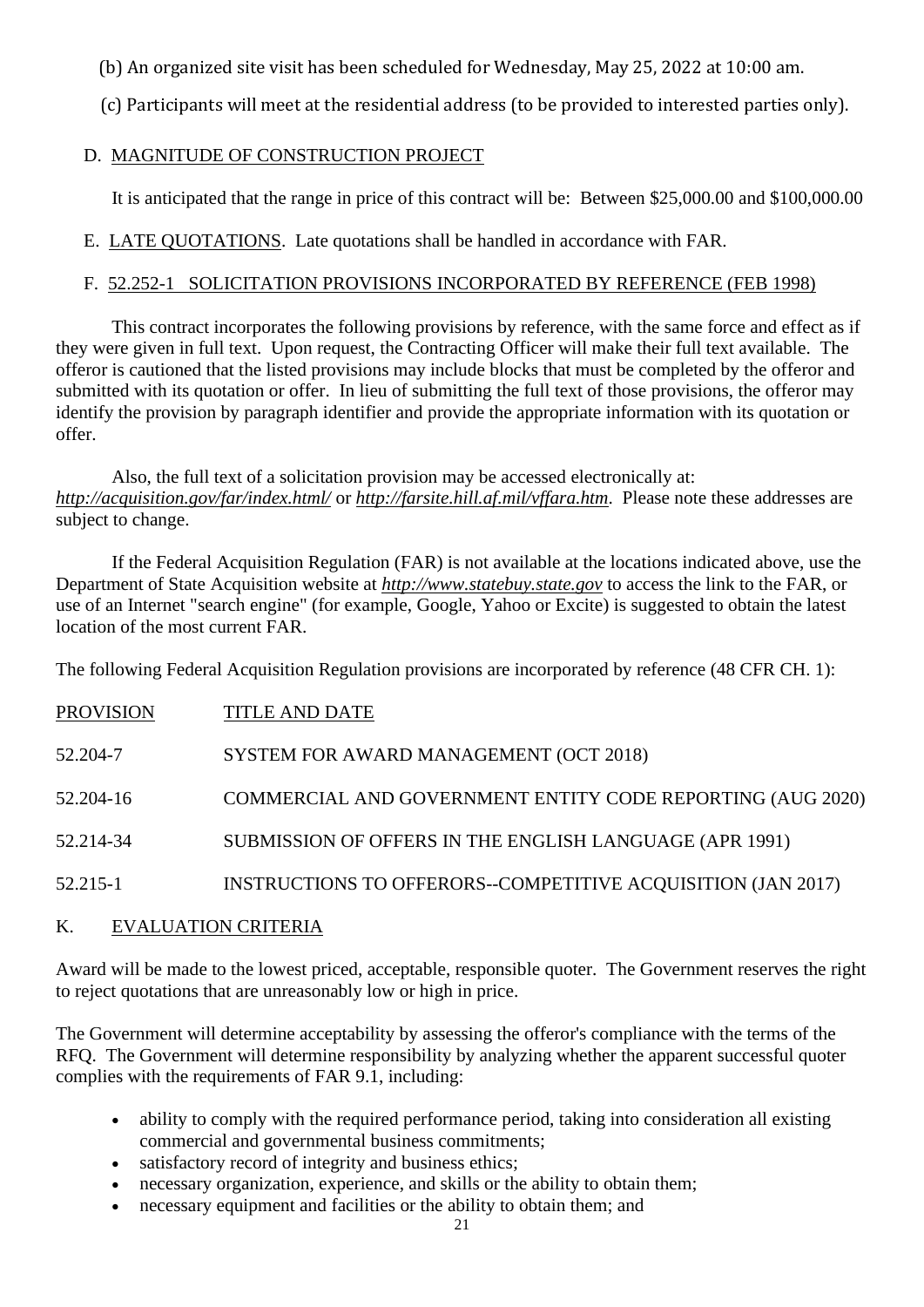• otherwise, qualified and eligible to receive an award under applicable laws and regulations.

## SECTION L - REPRESENTATIONS, CERTIFICATIONS AND OTHER STATEMENTS OF OFFERORS OR QUOTERS

## L.1 52.204-3 TAXPAYER IDENTIFICATION (OCT 1998)

(a) Definitions.

"Common parent", as used in this provision, means that corporate entity that owns or controls an affiliated group of corporations that files its Federal income tax returns on a consolidated basis, and of which the offeror is a member.

"Taxpayer Identification Number (TIN)", as used in this provision, means the number required by the IRS to be used by the offeror in reporting income tax and other returns. The TIN may be either a Social Security Number or an Employer Identification Number.

- (b) All offerors must submit the information required in paragraphs (d) through (f) of this provision in order to comply with debt collection requirements of 31 U.S.C. 7701(c) and 3325 (d), reporting requirements of 26 USC 6041, 6041A, and 6050M and implementing regulations issued by the Internal Revenue Service (IRS). If the resulting contract is subject to the reporting requirements described in FAR 4.904, the failure or refusal by the offeror to furnish the information may result in a 31 percent reduction of payments
- (c) otherwise due under the contract.
- (d) The TIN may be used by the Government to collect and report on any delinquent amounts arising out of the offeror's relationship with the Government (3l USC 7701( c)(3)). If the resulting contract is subject to the payment reporting requirements described in FAR 4.904, the TIN provided hereunder may be matched with IRS records to verify the accuracy of the offeror's TIN.
- (e) Taxpayer Identification Number (TIN).

TIN: \_\_\_\_\_\_\_\_\_\_\_\_\_\_\_\_\_\_\_\_\_\_\_\_\_\_\_\_

- $\Box$  TIN has been applied for.
- $\square$  TIN is not required because:

 $\Box$  Offeror is a nonresident alien, foreign corporation, or foreign partnership that does not have income effectively connected with the conduct of a trade or business in the U.S. and does not have an office or place of business or a fiscal paying agent in the U.S.;

- $\Box$  Offeror is an agency or instrumentality of a foreign government;
- $\Box$  Offeror is an agency or instrumentality of the Federal Government.
- (e) Type of Organization.
	- $\Box$  Sole Proprietorship;
	- □ Partnership;
	- $\Box$  Corporate Entity (not tax exempt):
	- $\Box$  Corporate Entity (tax exempt);
	- □ Government Entity (Federal, State or local);
	- $\Box$  Foreign Government;
	- $\Box$  International organization per 26 CFR 1.6049-4;
	- Other \_\_\_\_\_\_\_\_\_\_\_\_\_\_\_\_\_\_\_\_\_\_\_\_\_\_\_\_\_\_\_\_\_.
- (f) Common Parent.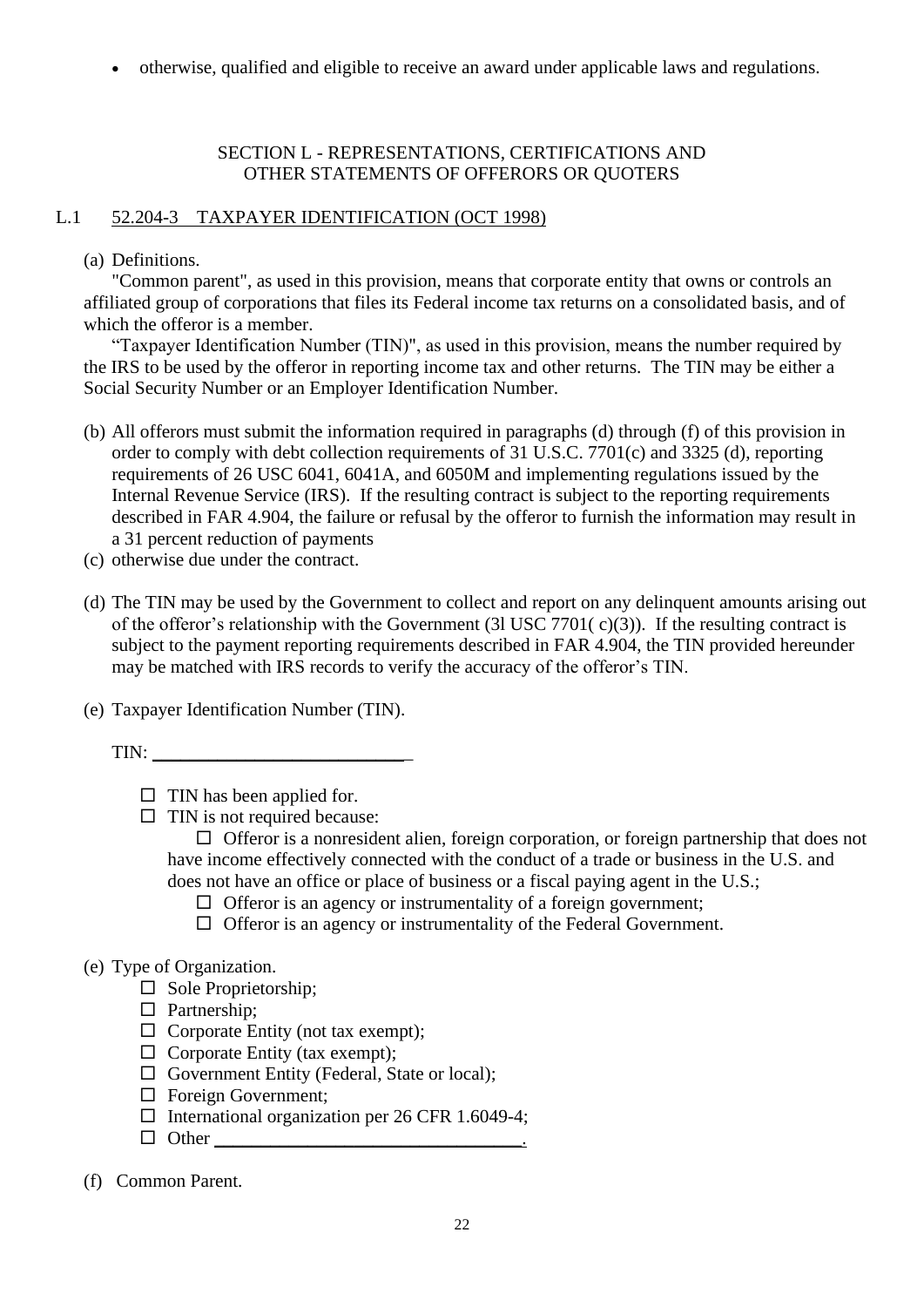- $\Box$  Offeror is not owned or controlled by a common parent as defined in paragraph (a) of this clause.
- $\Box$  Name and TIN of common parent: Name \_\_\_\_\_\_\_\_\_\_\_\_\_\_\_\_\_\_\_\_\_\_\_\_\_\_\_\_\_ TIN

(End of provision)

L.2 FAR 52.204-8 ANNUAL REPRESENTATIONS AND CERTIFICATIONS (MAR 2020)

 (a) (1) The North American Industry Classification System (NAICS) code for this acquisition is*\_236118,* \_*236220,* \_*237110,* \_*237310,* \_*237990*.

(2) The small business size standard is **\$36.5 Million USD**.

 (3) The small business size standard for a concern which submits an offer in its own name, other than on a construction or service contract, but which proposes to furnish a product which it did not itself manufacture, is 500 employees.

 (b) (1) If the provision at [52.204-7,](https://www.acquisition.gov/content/52204-7-system-award-management#i1063838) System for Award Management, is included in this solicitation, paragraph (d) of this provision applies.

 (2) If the provision at [52.204-7,](https://www.acquisition.gov/content/52204-7-system-award-management#i1063838) System for Award Management, is not included in this solicitation, and the Offeror has an active registration in the System for Award Management (SAM), the Offeror may choose to use paragraph (d) of this provision instead of completing the corresponding individual representations and certifications in the solicitation. The Offeror shall indicate which option applies by checking one of the following boxes:

 $(i)$   $\Box$  Paragraph (d) applies.

 $(ii)$   $\Box$  Paragraph (d) does not apply and the offeror has completed the individual representations and certifications in the solicitation.

## (c)

(1) The following representations or certifications in SAM are applicable to this solicitation as indicated:

 (i) [52.203-2,](https://www.acquisition.gov/content/52203-2-certificate-independent-price-determination#i1063268) Certificate of Independent Price Determination. This provision applies to solicitations when a firm-fixed-price contract or fixed-price contract with economic price adjustment is contemplated, unless–

(A) The acquisition is to be made under the simplified acquisition procedures in [part](https://www.acquisition.gov/content/part-13-simplified-acquisition-procedures#i1112458) 13;

 (B) The solicitation is a request for technical proposals under two-step sealed bidding procedures; or

(C) The solicitation is for utility services for which rates are set by law or regulation.

 (ii) [52.203-11,](https://www.acquisition.gov/content/52203-11-certification-and-disclosure-regarding-payments-influence-certain-federal-transactions#i1063408) Certification and Disclosure Regarding Payments to Influence Certain Federal Transactions. This provision applies to solicitations expected to exceed \$150,000.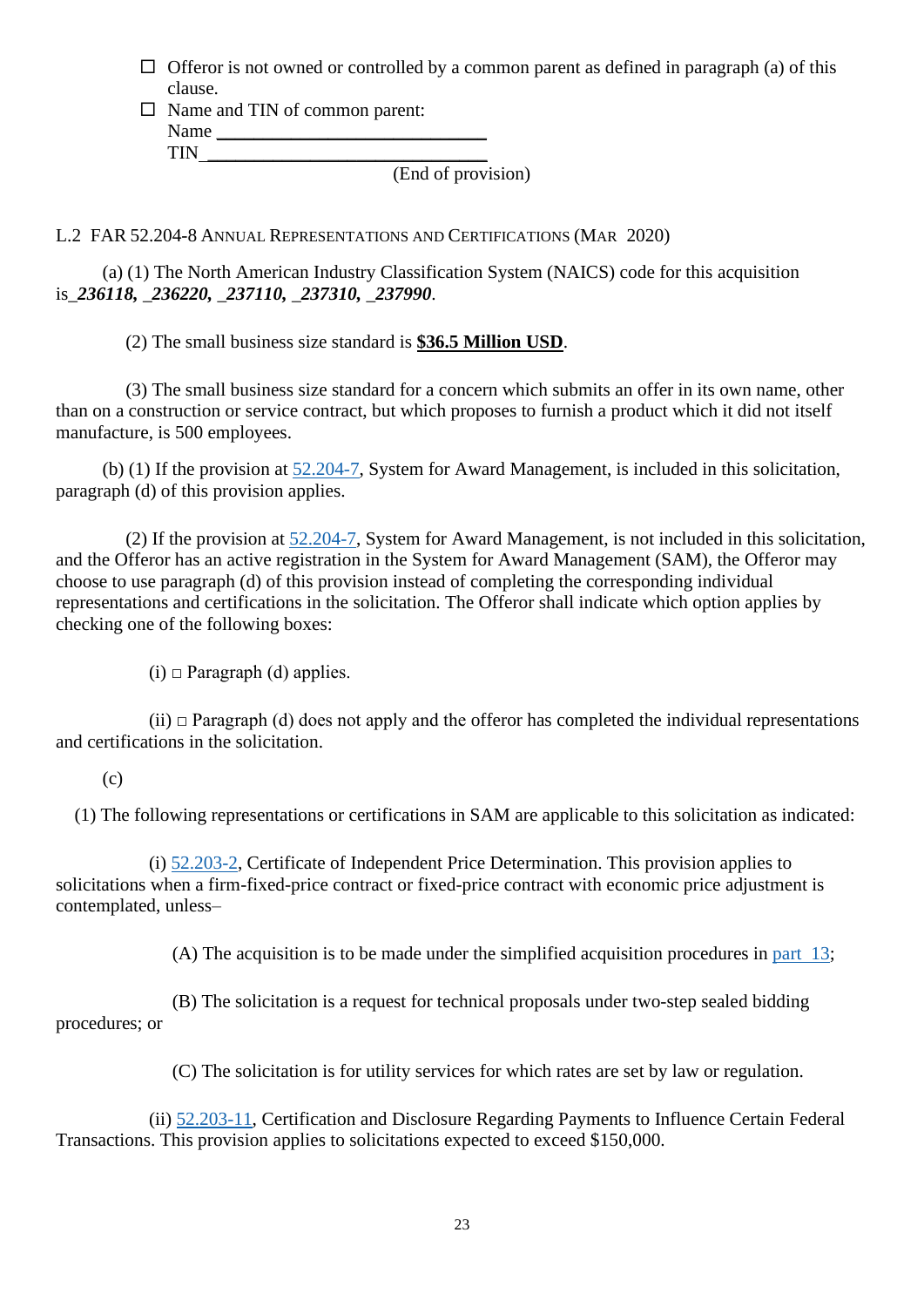(iii) [52.203-18,](https://www.acquisition.gov/content/52203-18-prohibition-contracting-entities-require-certain-internal-confidentiality-agreements-or-statements-representation#i52_203-18) Prohibition on Contracting with Entities that Require Certain Internal Confidentiality Agreements or Statements-Representation. This provision applies to all solicitations.

 (iv) [52.204-3,](https://www.acquisition.gov/content/52204-3-taxpayer-identification#i1063736) Taxpayer Identification. This provision applies to solicitations that do not include the provision at [52.204-7,](https://www.acquisition.gov/content/52204-7-system-award-management#i1063838) System for Award Management.

 (v) [52.204-5,](https://www.acquisition.gov/content/52204-5-women-owned-business-other-small-business#i1063796) Women-Owned Business (Other Than Small Business). This provision applies to solicitations that-

(A) Are not set aside for small business concerns;

(B) Exceed the simplified acquisition threshold; and

(C) Are for contracts that will be performed in the United States or its outlying areas.

 (vi) [52.204-26,](https://www.acquisition.gov/content/52204-26-covered-telecommunications-equipment-or-services-representation#id19CAC0P0ESS) Covered Telecommunications Equipment or Services-Representation. This provision applies to all solicitations.

(vii) [52.209-2,](https://www.acquisition.gov/content/52209-2-prohibition-contracting-inverted-domestic-corporations-representation#i1062479) Prohibition on Contracting with Inverted Domestic Corporations-Representation.

 (viii) [52.209-5,](https://www.acquisition.gov/content/52209-5-certification-regarding-responsibility-matters#i1062558) Certification Regarding Responsibility Matters. This provision applies to solicitations where the contract value is expected to exceed the simplified acquisition threshold.

 (ix) [52.209-11,](https://www.acquisition.gov/content/52209-11-representation-corporations-regarding-delinquent-tax-liability-or-felony-conviction-under-any-federal-law#id165RA0UH01A) Representation by Corporations Regarding Delinquent Tax Liability or a Felony Conviction under any Federal Law. This provision applies to all solicitations.

 (x) [52.214-14,](https://www.acquisition.gov/content/52214-14-place-performance-sealed-bidding#i1059991) Place of Performance-Sealed Bidding. This provision applies to invitations for bids except those in which the place of performance is specified by the Government.

 (xi) [52.215-6,](https://www.acquisition.gov/content/52215-6-place-performance#i1059247) Place of Performance. This provision applies to solicitations unless the place of performance is specified by the Government.

 (xii) [52.219-1,](https://www.acquisition.gov/content/52219-1-small-business-program-representations#i1057235) Small Business Program Representations (Basic, Alternates I, and II). This provision applies to solicitations when the contract will be performed in the United States or its outlying areas.

 (A) The basic provision applies when the solicitations are issued by other than DoD, NASA, and the Coast Guard.

 (B) The provision with its Alternate I applies to solicitations issued by DoD, NASA, or the Coast Guard.

 (C) The provision with its Alternate II applies to solicitations that will result in a multipleaward contract with more than one NAICS code assigned.

 (xiii) [52.219-2,](https://www.acquisition.gov/content/52219-2-equal-low-bids#i1057302) Equal Low Bids. This provision applies to solicitations when contracting by sealed bidding and the contract will be performed in the United States or its outlying areas.

 (xiv) [52.222-22,](https://www.acquisition.gov/content/52222-22-previous-contracts-and-compliance-reports#i1055729) Previous Contracts and Compliance Reports. This provision applies to solicitations that include the clause at [52.222-26,](https://www.acquisition.gov/content/52222-26-equal-opportunity#i1055793) Equal Opportunity.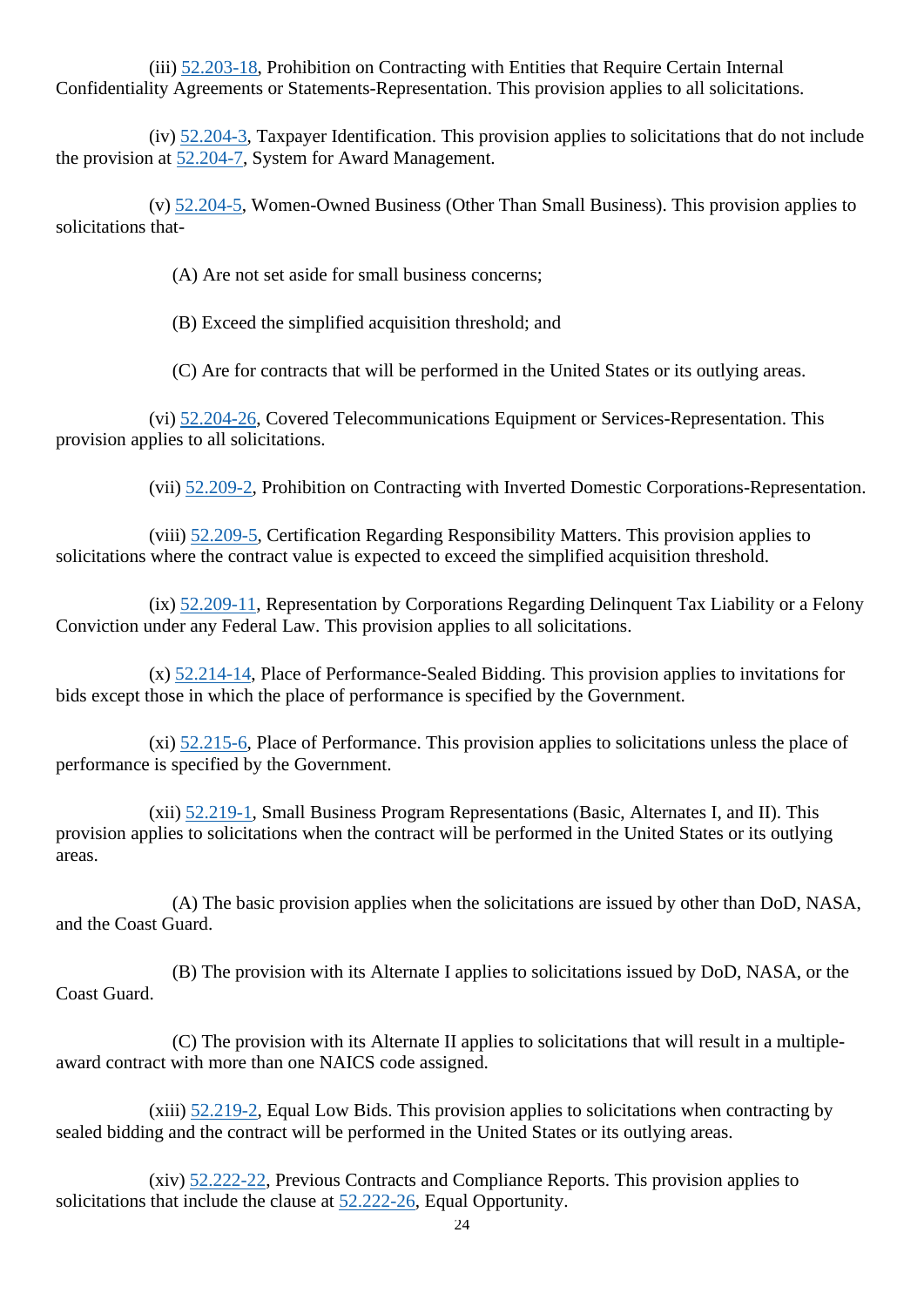(xv) [52.222-25,](https://www.acquisition.gov/content/52222-25-affirmative-action-compliance#i1055782) Affirmative Action Compliance. This provision applies to solicitations, other than those for construction, when the solicitation includes the clause at [52.222-26,](https://www.acquisition.gov/content/52222-26-equal-opportunity#i1055793) Equal Opportunity.

 (xvi) [52.222-38,](https://www.acquisition.gov/content/52222-38-compliance-veterans%E2%80%99-employment-reporting-requirements#i1056289) Compliance with Veterans' Employment Reporting Requirements. This provision applies to solicitations when it is anticipated the contract award will exceed the simplified acquisition threshold and the contract is not for acquisition of commercial items.

 (xvii) [52.223-1,](https://www.acquisition.gov/content/52223-1-biobased-product-certification#i1052963) Biobased Product Certification. This provision applies to solicitations that require the delivery or specify the use of USDA–designated items; or include the clause at [52.223-2,](https://www.acquisition.gov/content/52223-2-affirmative-procurement-biobased-products-under-service-and-construction-contracts#i1052973) Affirmative Procurement of Biobased Products Under Service and Construction Contracts.

 (xviii) [52.223-4,](https://www.acquisition.gov/content/52223-4-recovered-material-certification#i1053040) Recovered Material Certification. This provision applies to solicitations that are for, or specify the use of, EPA–designated items.

 (xix) [52.223-22,](https://www.acquisition.gov/content/52223-22-public-disclosure-greenhouse-gas-emissions-and-reduction-goals-representation#CDCHDCIFF4) Public Disclosure of Greenhouse Gas Emissions and Reduction Goals-Representation. This provision applies to solicitations that include the clause at [52.204-7.](https://www.acquisition.gov/content/52204-7-system-award-management#i1063838))

 (xx) [52.225-2,](https://www.acquisition.gov/content/52225-2-buy-american-certificate#i1053411) Buy American Certificate. This provision applies to solicitations containing the clause at [52.225-1.](https://www.acquisition.gov/content/52225-1-buy-american-supplies#i1053372)

 (xxi) [52.225-4,](https://www.acquisition.gov/content/52225-4-buy-american-free-trade-agreements-israeli-trade-act-certificate#i1053526) Buy American-Free Trade Agreements-Israeli Trade Act Certificate. (Basic, Alternates I, II, and III.) This provision applies to solicitations containing the clause at [52.225-3.](https://www.acquisition.gov/content/52225-3-buy-american-free-trade-agreements-israeli-trade-act#i1053446)

(A) If the acquisition value is less than \$25,000, the basic provision applies.

 (B) If the acquisition value is \$25,000 or more but is less than \$50,000, the provision with its Alternate I applies.

 (C) If the acquisition value is \$50,000 or more but is less than \$83,099, the provision with its Alternate II applies.

 (D) If the acquisition value is \$83,099 or more but is less than \$100,000, the provision with its Alternate III applies.

 (xxii) [52.225-6,](https://www.acquisition.gov/content/52225-6-trade-agreements-certificate#i1053693) Trade Agreements Certificate. This provision applies to solicitations containing the clause at  $52.225-5$ .

 (xxiii) [52.225-20,](https://www.acquisition.gov/content/52225-20-prohibition-conducting-restricted-business-operations-sudan-certification#i1054426) Prohibition on Conducting Restricted Business Operations in Sudan-Certification. This provision applies to all solicitations.

 (xxiv) [52.225-25,](https://www.acquisition.gov/content/52225-25-prohibition-contracting-entities-engaging-certain-activities-or-transactions-relating-iran-representation-and-certifications#i1054876) Prohibition on Contracting with Entities Engaging in Certain Activities or Transactions Relating to Iran-Representation and Certifications. This provision applies to all solicitations.

 (xxv) [52.226-2,](https://www.acquisition.gov/content/52226-2-historically-black-college-or-university-and-minority-institution-representation#i1054999) Historically Black College or University and Minority Institution Representation. This provision applies to solicitations for research, studies, supplies, or services of the type normally acquired from higher educational institutions.

 (2) The following representations or certifications are applicable as indicated by the Contracting Officer: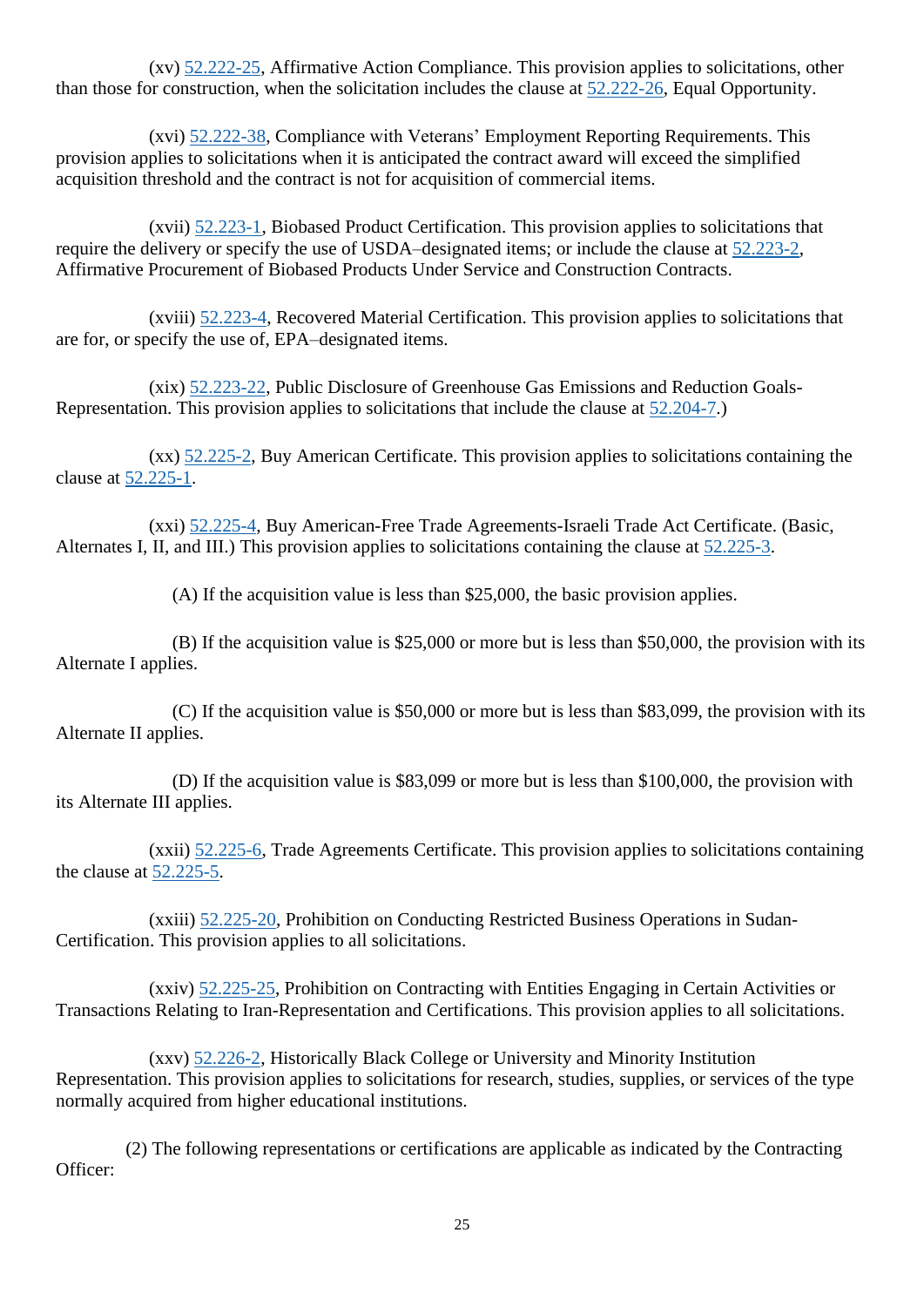[*Contracting Officer check as appropriate.*]

 $(i)$  [52.204-17,](https://www.acquisition.gov/content/52204-17-ownership-or-control-offeror#i1064305) Ownership or Control of Offeror.

 $(i)$  [52.204-20,](https://www.acquisition.gov/content/52204-20-predecessor-offeror#id165VE00099X) Predecessor of Offeror.

\_\_ (iii) [52.222-18,](https://www.acquisition.gov/content/52222-18-certification-regarding-knowledge-child-labor-listed-end-products#i1055635) Certification Regarding Knowledge of Child Labor for Listed End

Products.

 \_\_ (iv) [52.222-48,](https://www.acquisition.gov/content/52222-48-exemption-application-service-contract-labor-standards-contracts-maintenance-calibration-or-repair-certain-equipment-certification#i1056493) Exemption from Application of the Service Contract Labor Standards to Contracts for Maintenance, Calibration, or Repair of Certain Equipment- Certification.

 \_\_ (v) [52.222-52,](https://www.acquisition.gov/content/52222-52-exemption-application-service-contract-labor-standards-contracts-certain-services-certification#i1056701) Exemption from Application of the Service Contract Labor Standards to Contracts for Certain Services-Certification.

 \_\_ (vi) [52.223-9,](https://www.acquisition.gov/content/52223-9-estimate-percentage-recovered-material-content-epa-designated-items#i1053138) with its Alternate I, Estimate of Percentage of Recovered Material Content for EPA–Designated Products (Alternate I only).

 $\frac{1}{2}$  (vii) [52.227-6,](https://www.acquisition.gov/content/52227-6-royalty-information#i1052268) Royalty Information.

 $\_\_$  (A) Basic.

\_\_\_\_ (B) Alternate I.

\_\_ (viii) [52.227-15,](https://www.acquisition.gov/content/52227-15-representation-limited-rights-data-and-restricted-computer-software#i1052648) Representation of Limited Rights Data and Restricted Computer Software.

 (d) The offeror has completed the annual representations and certifications electronically in SAM website accessed through [https://www.sam.gov.](https://www.sam.gov/) After reviewing the SAM information, the offeror verifies by submission of the offer that the representations and certifications currently posted electronically that apply to this solicitation as indicated in paragraph (c) of this provision have been entered or updated within the last 12 months, are current, accurate, complete, and applicable to this solicitation (including the business size standard applicable to the NAICS code referenced for this solicitation), as of the date of this offer and are incorporated in this offer by reference (see FAR [4.1201\)](https://www.acquisition.gov/content/41201-policy#i1121876); except for the changes identified below [*offeror to insert changes, identifying change by clause number, title, date*]. These amended representation(s) and/or certification(s) are also incorporated in this offer and are current, accurate, and complete as of the date of this offer.

FAR Clause # Title Date Change

\_\_\_\_\_\_\_\_\_\_\_\_\_\_\_\_\_\_\_\_\_\_\_\_\_\_\_\_\_\_\_\_\_

 Any changes provided by the offeror are applicable to this solicitation only, and do not result in an update to the representations and certifications posted on SAM

(End of provision)

L.3 **52.204–24 Representation Regarding Certain Telecommunications and Video Surveillance Services or Equipment (OCT 2020).**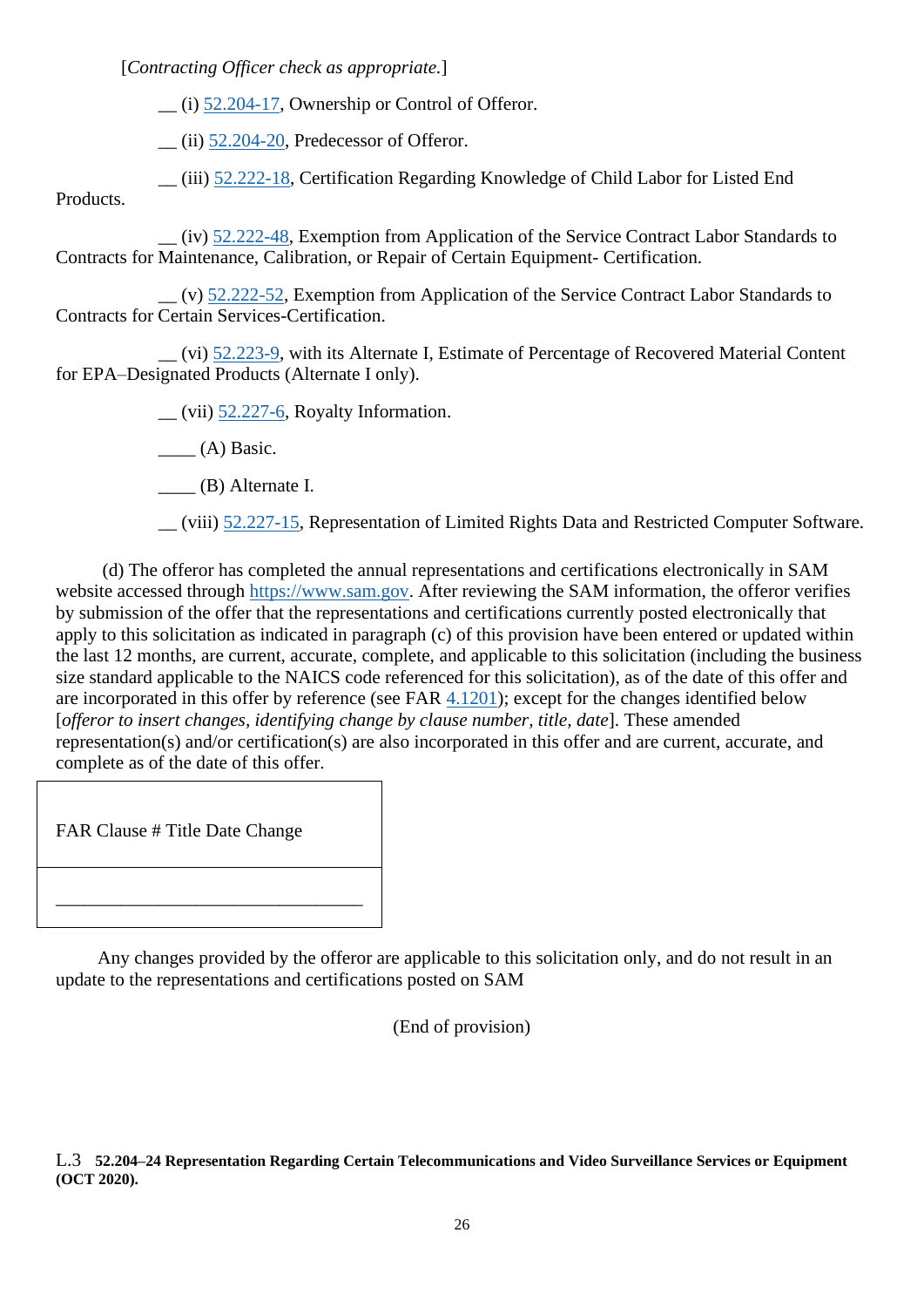The Offeror shall not complete the representation at paragraph  $(d)(1)$  of this provision if the offeror has represented that it "does" not provide covered telecommunications equipment or

services as a part of its offered products or services to the Government in the performance of any contract, subcontract, or other contractual instrument'' in paragraph  $(c)(1)$  in the provision at 52.204–26, Covered Telecommunications Equipment or Services-Representation, or in paragraph (v)(2)(i) of the provision at 52.212–3, Offeror Representations and Certifications–Commercial Items. The Offeror shall not complete the representation in paragraph (d)(2) of this

provision if the Offeror has represented that it ''does not use covered telecommunications equipment or services, or any equipment, system, or service that uses covered telecommunications equipment or services'' in paragraph (c)(2) of the provision at 52.204–26, or in paragraph  $(v)(2)(ii)$  of the provision at 52.212–3.

(a) *Definitions.* As used in this provision—

 *Backhaul, covered telecommunications equipment or services, critical technology, interconnection arrangements, reasonable inquiry, roaming, and substantial or essential component* have the meanings provided in the clause [52.204-](https://www.acquisition.gov/content/part-52-solicitation-provisions-and-contract-clauses#unique_1605198408) [25](https://www.acquisition.gov/content/part-52-solicitation-provisions-and-contract-clauses#unique_1605198408), Prohibition on Contracting for Certain Telecommunications and Video Surveillance Services or Equipment.

(b) *Prohibition*.

(1) Section 889(a)(1)(A) of the John S. McCain National Defense Authorization Act for Fiscal Year 2019 (Pub. L. 115-232) prohibits the head of an executive agency on or after August 13, 2019, from procuring or obtaining, or extending or renewing a contract to procure or obtain, any equipment, system, or service that uses covered telecommunications equipment or services as a substantial or essential component of any system, or as critical technology as part of any system. Nothing in the prohibition shall be construed to—

 (i)Prohibit the head of an executive agency from procuring with an entity to provide a service that connects to the facilities of a third-party, such as backhaul, roaming, or interconnection arrangements; or

 (ii)Cover telecommunications equipment that cannot route or redirect user data traffic or cannot permit visibility into any user data or packets that such equipment transmits or otherwise handles.

 (2) Section 889(a)(1)(B) of the John S. McCain National Defense Authorization Act for Fiscal Year 2019 (Pub. L. 115-232) prohibits the head of an executive agency on or after August 13, 2020, from entering into a contract or extending or renewing a contract with an entity that uses any equipment, system, or service that uses covered telecommunications equipment or services as a substantial or essential component of any system, or as critical technology as part of any system. This prohibition applies to the use of covered telecommunications equipment or services, regardless of whether that use is in performance of work under a Federal contract. Nothing in the prohibition shall be construed to—

 (i)Prohibit the head of an executive agency from procuring with an entity to provide a service that connects to the facilities of a third-party, such as backhaul, roaming, or interconnection arrangements; or

 (ii)Cover telecommunications equipment that cannot route or redirect user data traffic or cannot permit visibility into any user data or packets that such equipment transmits or otherwise handles.

 (c) *Procedures.* The Offeror shall review the list of excluded parties in the System for Award Management (SAM) ([https://www.sam.gov](https://www.sam.gov/)) for entities excluded from receiving federal awards for "covered telecommunications equipment or services".

(d) *Representation.* The Offeror represents that—

 (1)It *□* will, *□* will not provide covered telecommunications equipment or services to the Government in the performance of any contract, subcontract or other contractual instrument resulting from this solicitation. The Offeror shall provide the additional disclosure information required at paragraph (e)(1) of this section if the Offeror responds "will" in paragraph  $(d)(1)$  of this section; and

(2)After conducting a reasonable inquiry, for purposes of this representation, the Offeror represents that—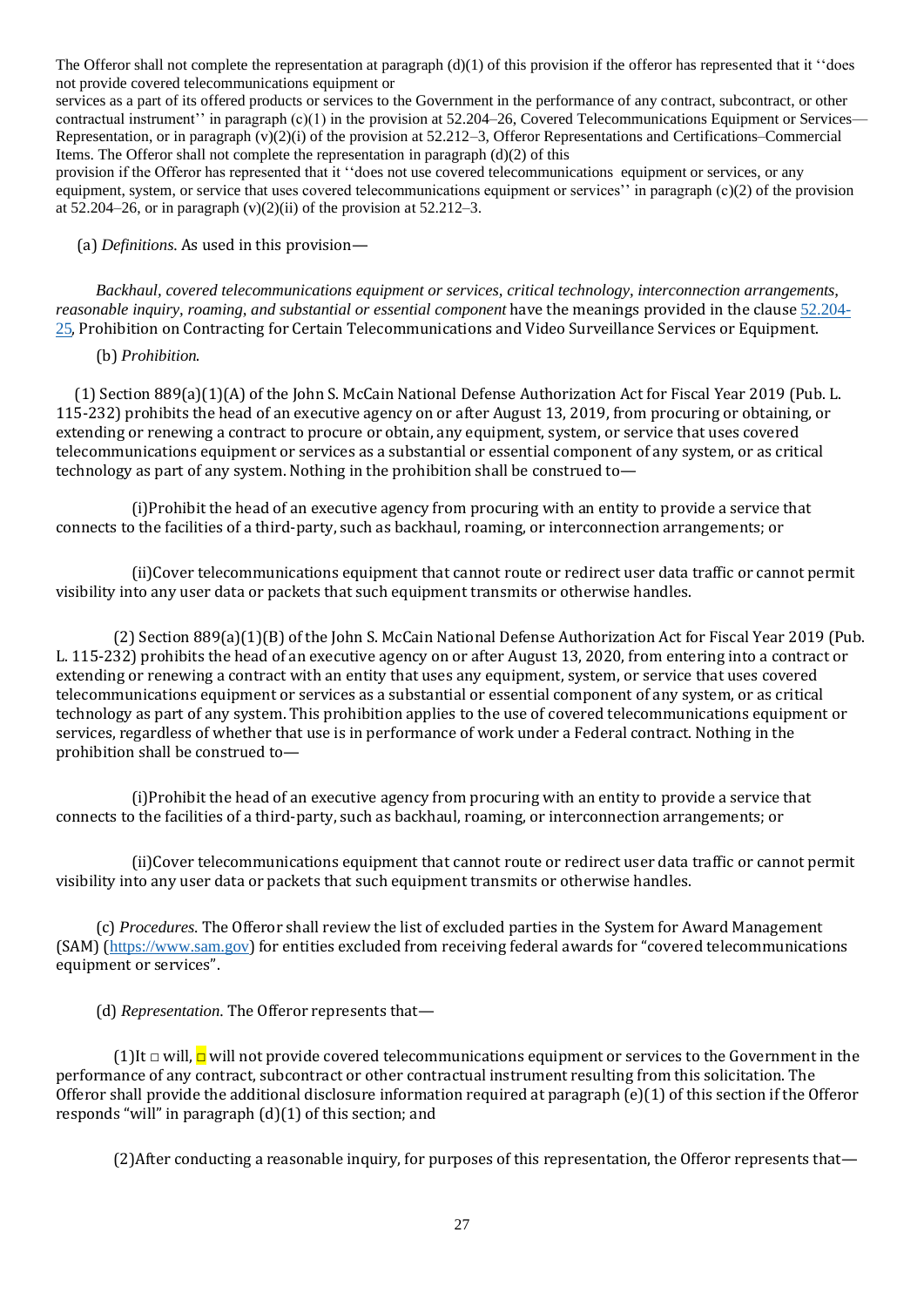It *□* does, *□* does not use covered telecommunications equipment or services, or use any equipment, system, or service that uses covered telecommunications equipment or services. The Offeror shall provide the additional disclosure information required at paragraph (e)(2) of this section if the Offeror responds "does" in paragraph (d)(2) of this section.

#### (e) *Disclosures.*

(1) Disclosure for the representation in paragraph (d)(1) of this provision. If the Offeror has responded "will" in the representation in paragraph (d)(1) of this provision, the Offeror shall provide the following information as part of the offer:

(i)For covered equipment—

 (A)The entity that produced the covered telecommunications equipment (include entity name, unique entity identifier, CAGE code, and whether the entity was the original equipment manufacturer (OEM) or a distributor, if known);

 (B)A description of all covered telecommunications equipment offered (include brand; model number, such as OEM number, manufacturer part number, or wholesaler number; and item description, as applicable); and

 (C)Explanation of the proposed use of covered telecommunications equipment and any factors relevant to determining if such use would be permissible under the prohibition in paragraph (b)(1) of this provision.

(ii)For covered services—

 (A)If the service is related to item maintenance: A description of all covered telecommunications services offered (include on the item being maintained: Brand; model number, such as OEM number, manufacturer part number, or wholesaler number; and item description, as applicable); or

 (B)If not associated with maintenance, the Product Service Code (PSC) of the service being provided; and explanation of the proposed use of covered telecommunications services and any factors relevant to determining if such use would be permissible under the prohibition in paragraph (b)(1) of this provision.

 (2) Disclosure for the representation in paragraph (d)(2) of this provision. If the Offeror has responded "does" in the representation in paragraph  $(d)(2)$  of this provision, the Offeror shall provide the following information as part of the offer:

(i)For covered equipment—

 (A)The entity that produced the covered telecommunications equipment (include entity name, unique entity identifier, CAGE code, and whether the entity was the OEM or a distributor, if known);

 (B)A description of all covered telecommunications equipment offered (include brand; model number, such as OEM number, manufacturer part number, or wholesaler number; and item description, as applicable); and

 (C)Explanation of the proposed use of covered telecommunications equipment and any factors relevant to determining if such use would be permissible under the prohibition in paragraph (b)(2) of this provision.

(ii)For covered services—

 (A)If the service is related to item maintenance: A description of all covered telecommunications services offered (include on the item being maintained: Brand; model number, such as OEM number, manufacturer part number, or wholesaler number; and item description, as applicable); or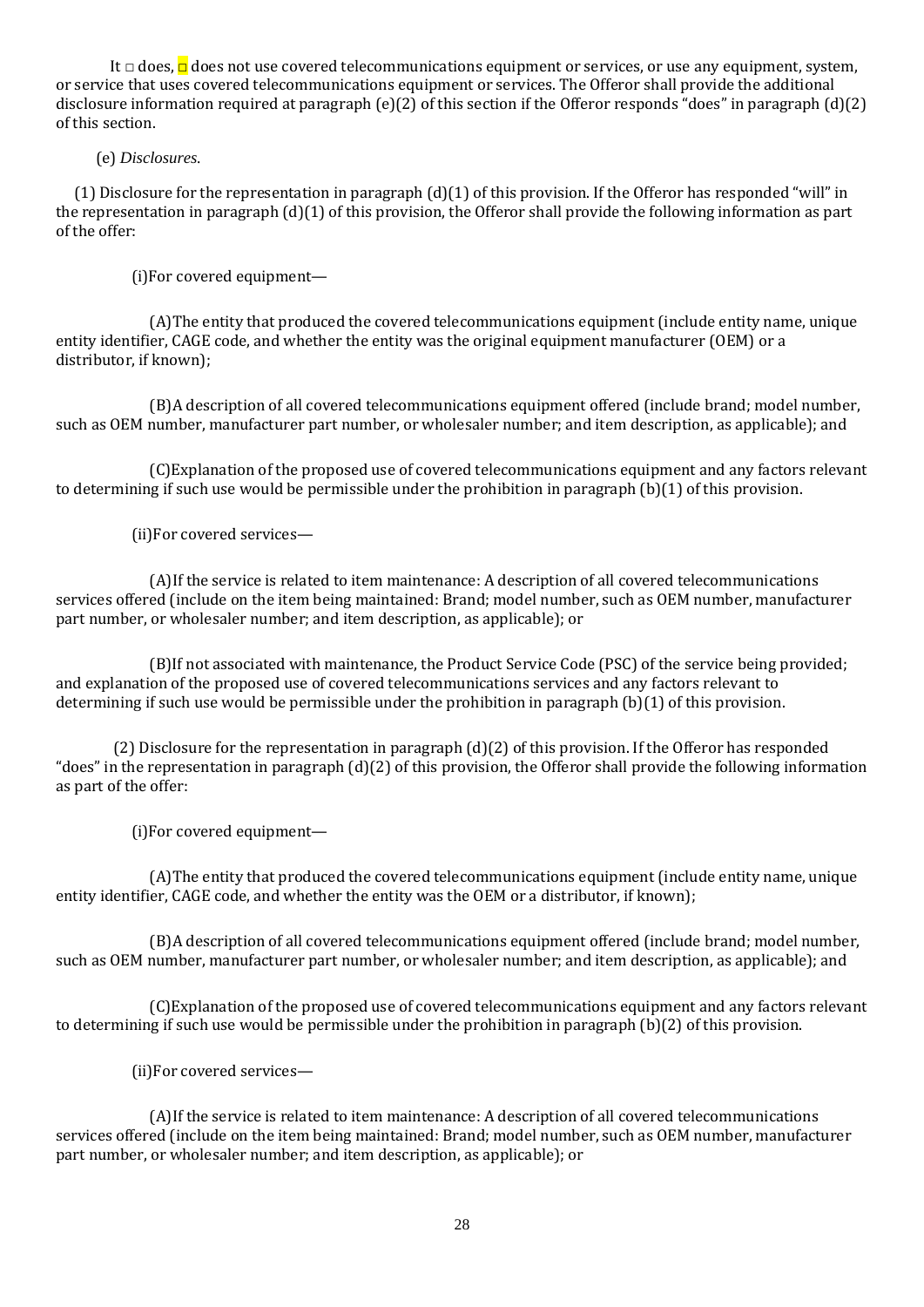(B)If not associated with maintenance, the PSC of the service being provided; and explanation of the proposed use of covered telecommunications services and any factors relevant to determining if such use would be permissible under the prohibition in paragraph (b)(2) of this provision.

#### (End of provision)

# L.4. 52.209-2 PROHIBITION ON CONTRACTING WITH INVERTED DOMESTIC CORPORATIONS REPRESENTATION (NOV 2015)

(a) Definitions. "Inverted domestic corporation" and "subsidiary" have the meaning given in the clause of this contract entitled Prohibition on Contracting with Inverted Domestic Corporations [\(52.209-10\)](https://www.acquisition.gov/sites/default/files/current/far/html/52_207_211.html#wp1146366).

(b) Government agencies are not permitted to use appropriated (or otherwise made available) funds for contracts with either an inverted domestic corporation, or a subsidiary of an inverted domestic corporation, unless the exception at [9.108-2\(](https://www.acquisition.gov/sites/default/files/current/far/html/Subpart%209_1.html#wp1085903)b) applies or the requirement is waived in accordance with the procedures at [9.108-4.](https://www.acquisition.gov/sites/default/files/current/far/html/Subpart%209_1.html#wp1085953)

(c) Representation. The Offeror represents that.

(1) It  $\Box$  is,  $\Box$  is not an inverted domestic corporation; and

(2) It  $\Box$  is,  $\Box$  is not a subsidiary of an inverted domestic corporation.

(End of provision)

## L.5. 52.225-18 PLACE OF MANUFACTURE (SEPT 2006)

(a) *Definitions*. As used in this clause—

" Manufactured end product" means any end product in Federal Supply Classes (FSC) 1000-9999, except—

- (1) FSC 5510, Lumber and Related Basic Wood Materials;
- (2) Federal Supply Group (FSG) 87, Agricultural Supplies;

(3) FSG 88, Live Animals;

- (4) FSG 89, Food and Related Consumables;
- (5) FSC 9410, Crude Grades of Plant Materials;
- (6) FSC 9430, Miscellaneous Crude Animal Products, Inedible;
- (7) FSC 9440, Miscellaneous Crude Agricultural and Forestry Products;
- (8) FSC 9610, Ores;
- (9) FSC 9620, Minerals, Natural and Synthetic; and
- (10) FSC 9630, Additive Metal Materials.

"Place of manufacture" means the place where an end product is assembled out of components, or otherwise made or processed from raw materials into the finished product that is to be provided to the Government. If a product is disassembled and reassembled, the place of reassembly is not the place of manufacture.

(b) For statistical purposes only, the offeror shall indicate whether the place of manufacture of the end products it expects to provide in response to this solicitation is predominantly—

- (1) [ ] In the United States (Check this box if the total anticipated price of offered end products manufactured in the United States exceeds the total anticipated price of offered end products manufactured outside the United States); or
- (2)  $\boxed{\phantom{a}}$  Outside the United States.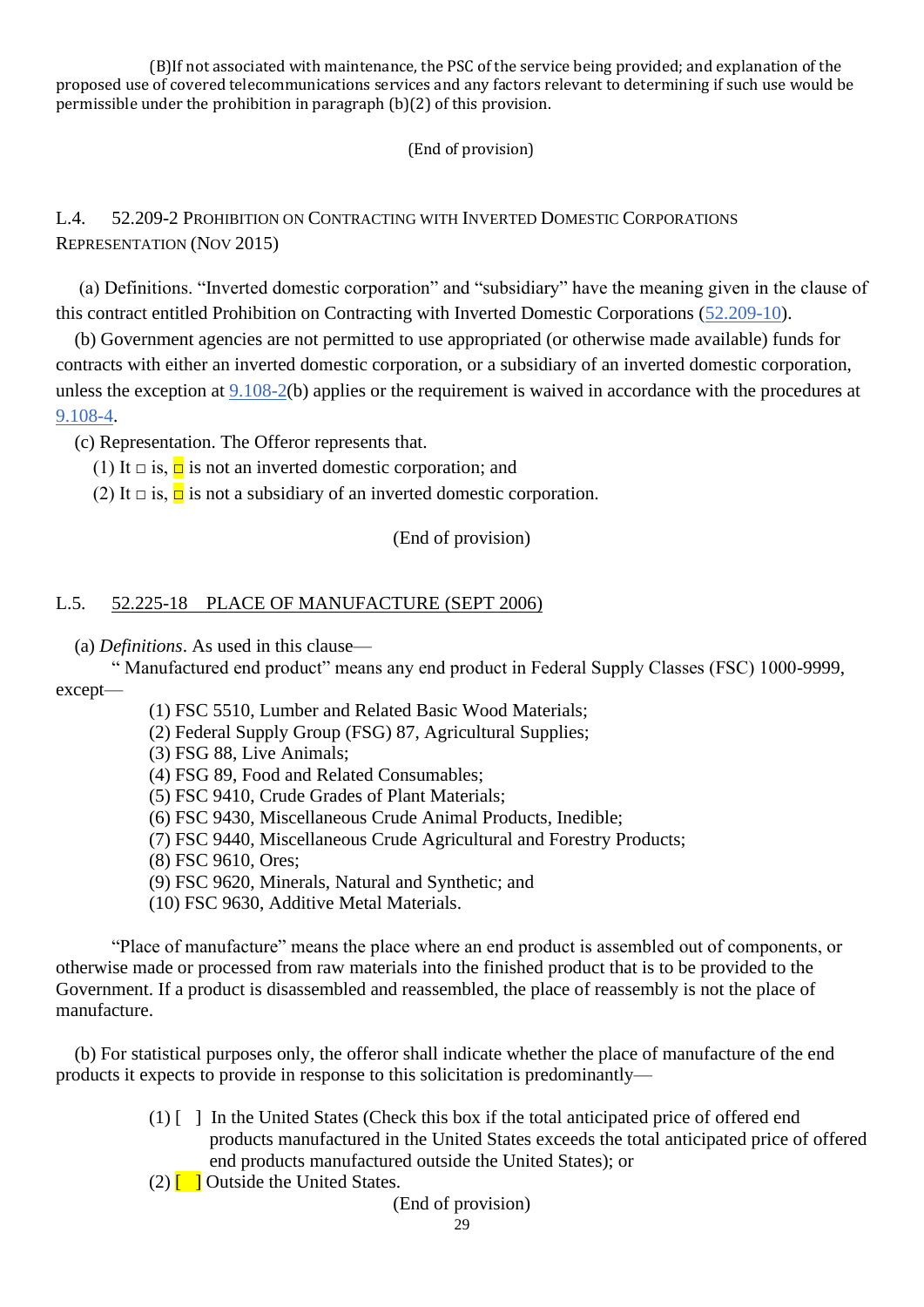## L.6 AUTHORIZED CONTRACTOR ADMINISTRATOR

If the offeror does not fill-in the blanks below, the official who signed the offer will be deemed to be the offeror's representative for Contract Administration, which includes all matters pertaining to payments.

| Name:             |  |
|-------------------|--|
| Telephone Number: |  |
| Address:          |  |
|                   |  |
|                   |  |

## L.7 52.225-20 PROHIBITION ON CONDUCTING RESTRICTED BUSINESS OPERATIONS IN SUDAN – CERTIFICATION (AUG 2009)

(a) *Definitions*. As used in this provision—

"Business operations" means engaging in commerce in any form, including by acquiring, developing, maintaining, owning, selling, possessing, leasing, or operating equipment, facilities, personnel, products, services, personal property, real property, or any other apparatus of business or commerce.

"Marginalized populations of Sudan" means—

(1) Adversely affected groups in regions authorized to receive assistance under section 8(c) of the Darfur Peace and Accountability Act (Pub. L. 109-344) [\(50 U.S.C. 1701 note\)](http://uscode.house.gov/); and

(2) Marginalized areas in Northern Sudan described in section 4(9) of such Act.

"Restricted business operations" means business operations in Sudan that include power production activities, mineral extraction activities, oil-related activities, or the production of military equipment, as those terms are defined in the Sudan Accountability and Divestment Act of 2007 (Pub. L. 110-174). Restricted business operations do not include business operations that the person conducting the business can demonstrate—

(1) Are conducted under contract directly and exclusively with the regional government of southern Sudan;

(2) Are conducted pursuant to specific authorization from the Office of Foreign Assets Control in the Department of the Treasury, or are expressly exempted under Federal law from the requirement to be conducted under such authorization;

(3) Consist of providing goods or services to marginalized populations of Sudan;

(4) Consist of providing goods or services to an internationally recognized peacekeeping force or humanitarian organization;

(5) Consist of providing goods or services that are used only to promote health or education; or

(6) Have been voluntarily suspended.

(c) *Certification*. By submission of its offer, the offeror certifies that it does not conduct any restricted business operations in Sudan.

# L.8 52.228-17 INDIVIDUAL SURETY—PLEDGE OF ASSETS (BID GUARANTEE). (FEB 2021)